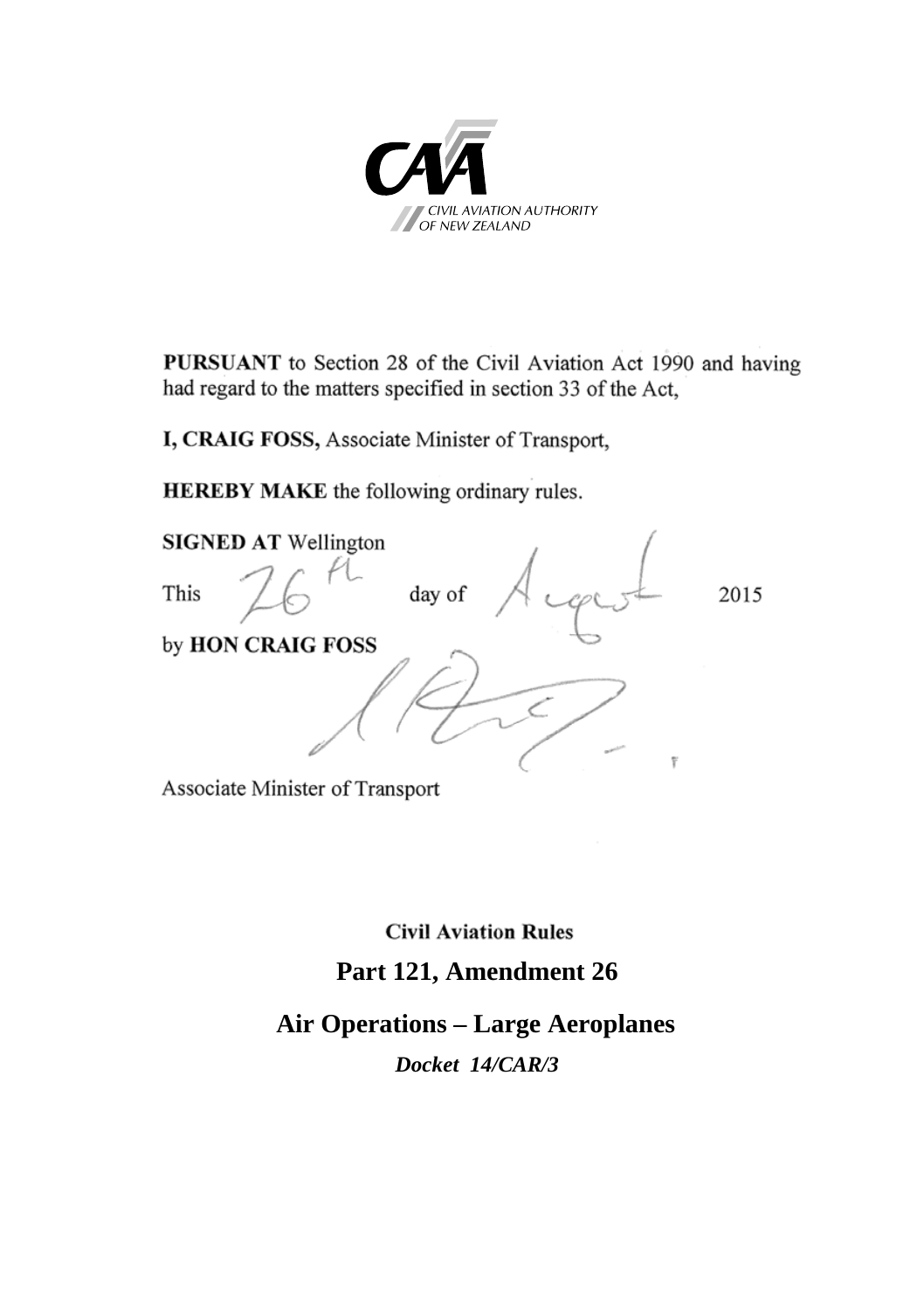# **Contents**

| 121.71  |                                                                |  |  |  |
|---------|----------------------------------------------------------------|--|--|--|
| 121.79  |                                                                |  |  |  |
| 121.83  |                                                                |  |  |  |
| 121.155 |                                                                |  |  |  |
| 121.161 |                                                                |  |  |  |
| 121.305 |                                                                |  |  |  |
| 121.353 |                                                                |  |  |  |
| 121.363 |                                                                |  |  |  |
| 121.509 |                                                                |  |  |  |
| 121.519 |                                                                |  |  |  |
| 121.521 |                                                                |  |  |  |
| 121.523 | Simulator instructor and examiner experience requirements 16   |  |  |  |
| 121.529 |                                                                |  |  |  |
| 121.531 |                                                                |  |  |  |
| 121.533 |                                                                |  |  |  |
| 121.535 | Flight crew operating multiple aeroplane types or variants  20 |  |  |  |
| 121.601 |                                                                |  |  |  |
| 121.603 |                                                                |  |  |  |
| 121.605 | Competency assessment programme responsibilities  24           |  |  |  |
| 121.855 |                                                                |  |  |  |
| 121.913 |                                                                |  |  |  |
| 121.955 | EDTO authorisation up to 180 minutes maximum diversion         |  |  |  |
|         |                                                                |  |  |  |
| 121.977 | En-route EDTO alternate aerodrome planning minima 27           |  |  |  |
| 121.979 | Lower en-route EDTO alternate aerodrome planning minima  28    |  |  |  |
|         |                                                                |  |  |  |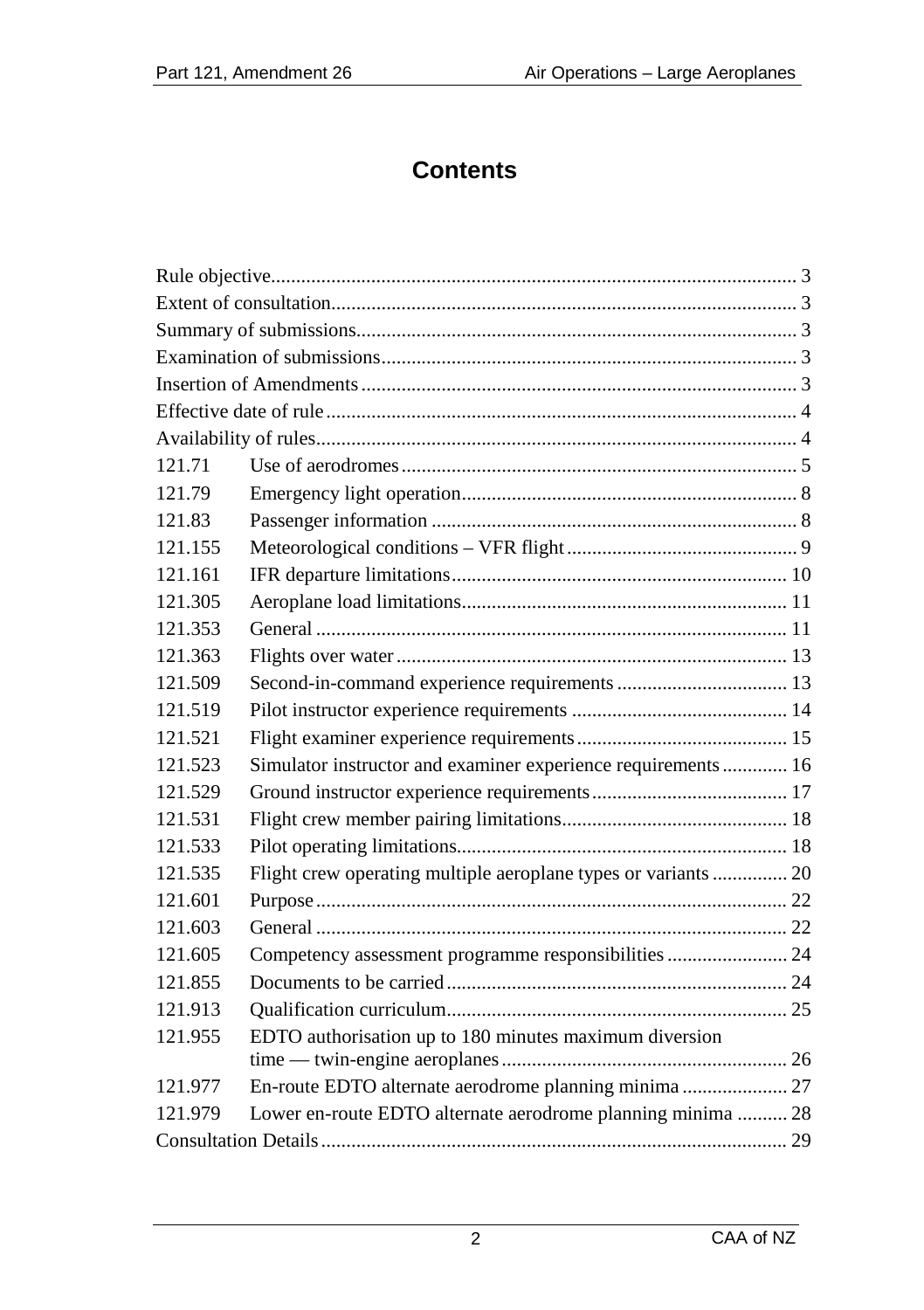## **Rule objective**

The objective of Amendment 26 to Part 121 is to make minor editorial corrections.

This amendment forms part of the Omnibus 2014 rule project which also contains amendments to the following Parts:

| Part 1  | Part 93  | Part 125 |
|---------|----------|----------|
| Part 12 | Part 101 | Part 135 |
| Part 19 | Part 102 | Part 139 |
| Part 43 | Part 108 | Part 145 |
| Part 65 | Part 115 | Part 172 |
| Part 91 | Part 119 |          |

## **Extent of consultation**

A Notice of Proposed Rulemaking, NPRM 15-01, containing the proposed changes to Part 121 and other rules was issued for public consultation under Docket 14/CAR/3 on 24 March 2015.

The publication of this NPRM was notified in the Gazette on 24 March 2015. The NPRM was published on the CAA web site and emailed to subscribers to the automatic alert service provided by the CAA.

A period of 24 days was allowed for comment on the proposed rule.

## **Summary of submissions**

Two written submissions and no oral comments were received on the NPRM. One submission related to the proposed amendment to Part 91. That submission was considered and as a result the final rule was redrafted to improve clarity. Consultation details are listed on page 29.

## **Examination of submissions**

Submissions may be examined by application to the Docket Clerk at the Civil Aviation Authority between 8:30 am and 4:30 pm on weekdays, except statutory holidays.

## **Insertion of Amendments**

The amendments to the rules in this Part are reflected by replacing the existing rules with the amended rules.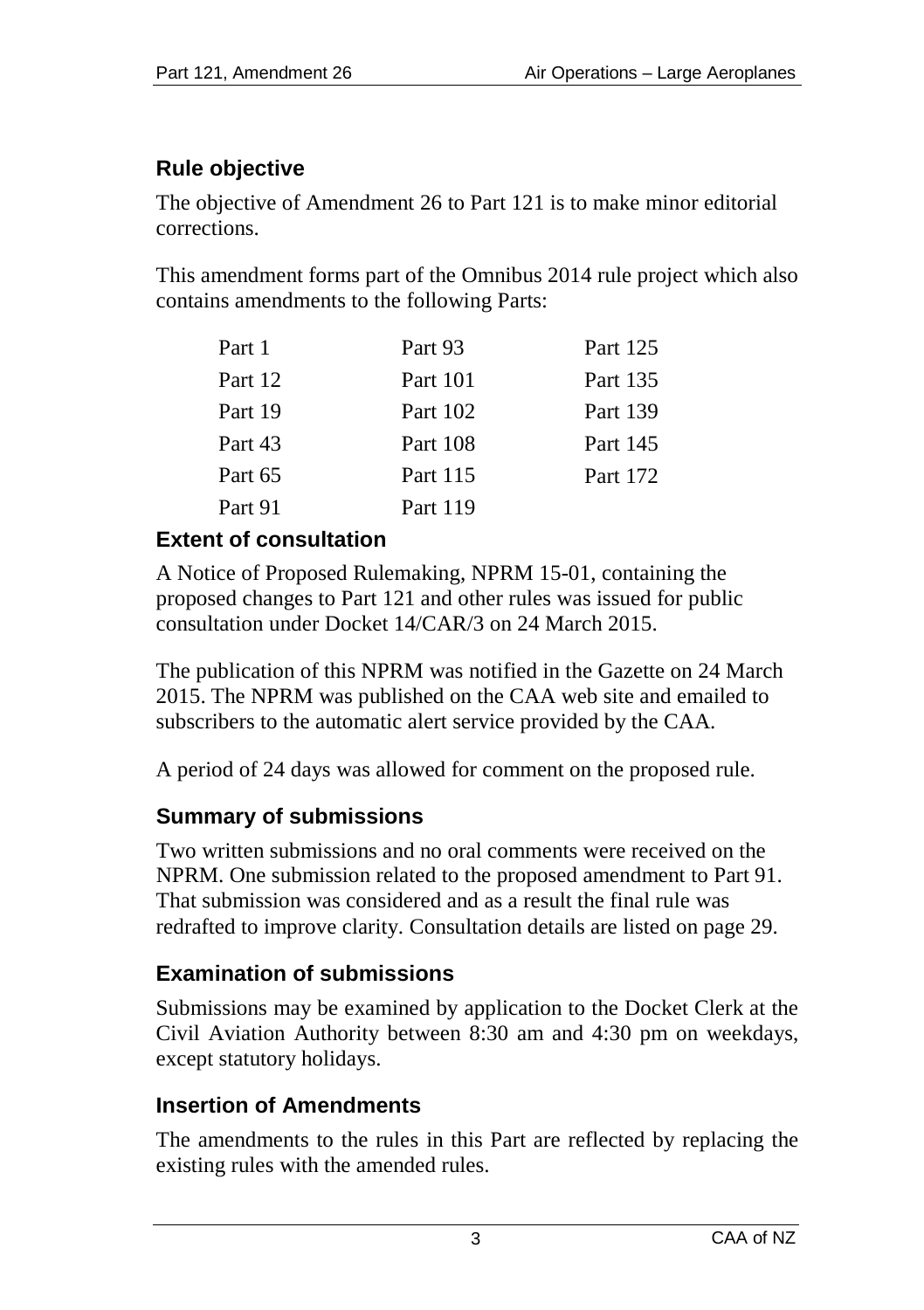## **Effective date of rule**

Amendment 26 to Part 121 comes into force on 24 September 2015.

## **Availability of rules**

Civil Aviation Rules are available from–

CAA web site:<http://www.caa.govt.nz/> Freephone: 0800 GET RULES (0800 438 785)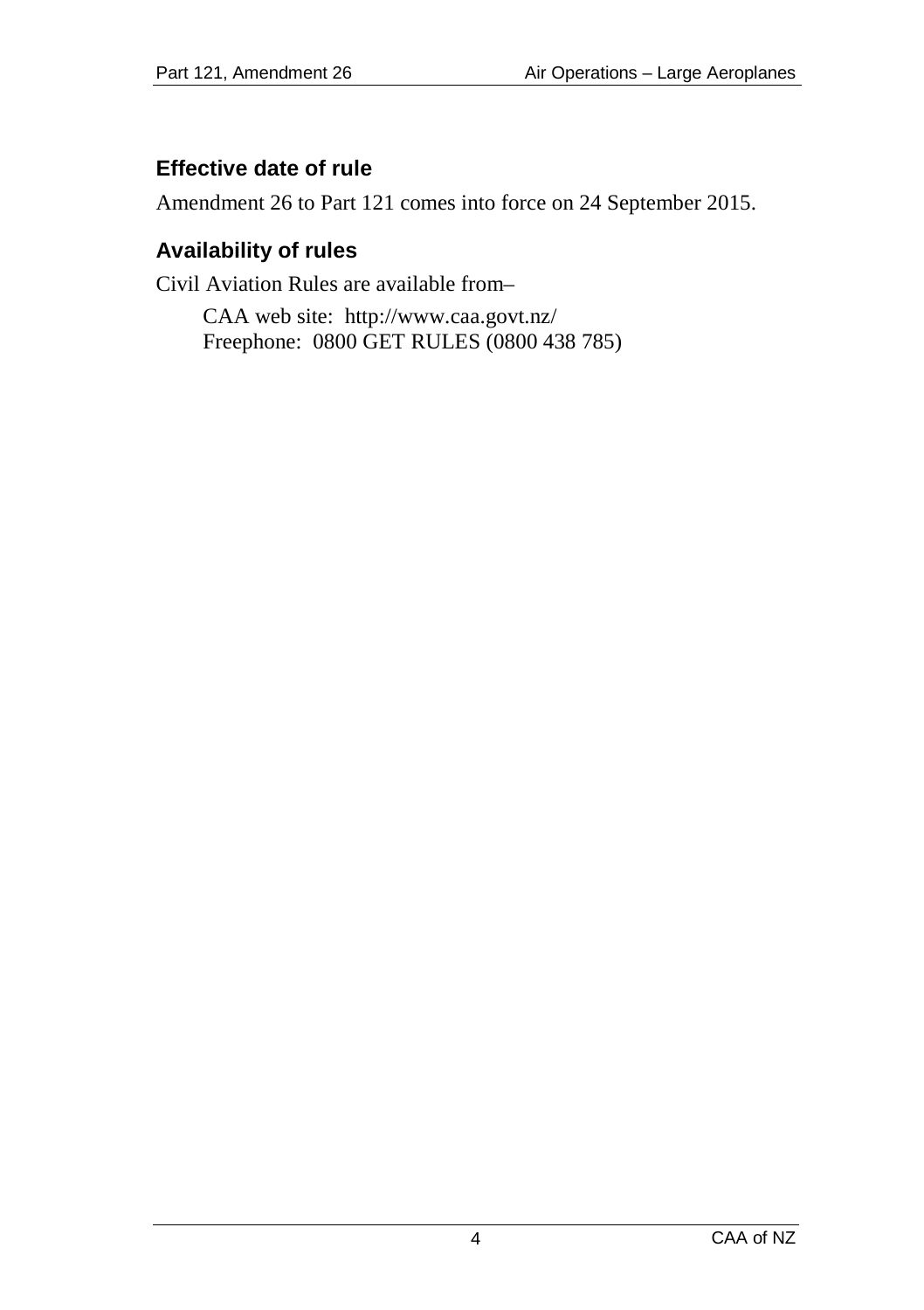## *Replace the existing rule 121.71 with the following rule 121.71:*

## **121.71 Use of aerodromes**

(a) A holder of an air operator certificate must ensure that an aeroplane performing an air operation under the authority of the holder's certificate does not use an aerodrome for landing or take-off unless—

- (1) the aerodrome has physical characteristics, obstacle limitation surfaces, and visual aids that meet the requirements of—
	- (i) the characteristics of the aeroplane being used; and
	- (ii) the lowest meteorological minima to be used; and
- (2) if the operation is a regular air transport service operating to, from, or outside of New Zealand after 12 July 2007—
	- (i) a runway at an aerodrome within New Zealand that is used for the operation has a RESA at each end of the runway in accordance with the requirements of Part 139 Appendix A.1; or
	- (ii) if the runway does not have a RESA as required in paragraph  $(a)(2)(i)$ , the certificate holder must ensure that for operations conducted after 12 October 2011 the take-off and landing performance calculations for the aeroplane are based on a reduction of the appropriate declared distances for the runway to provide the equivalent of a 90 m RESA at the overrun end of the runway strip; and
	- (iii) a runway at an aerodrome outside of New Zealand that is used for the operation has a RESA that extends to at least 150 m from the overrun end of the runway, or an engineered equivalent that is acceptable to the Director; or
	- (iv) if the runway does not have a RESA or an engineered equivalent as required in paragraph  $(a)(2)(iii)$ , the certificate holder must ensure that the take-off and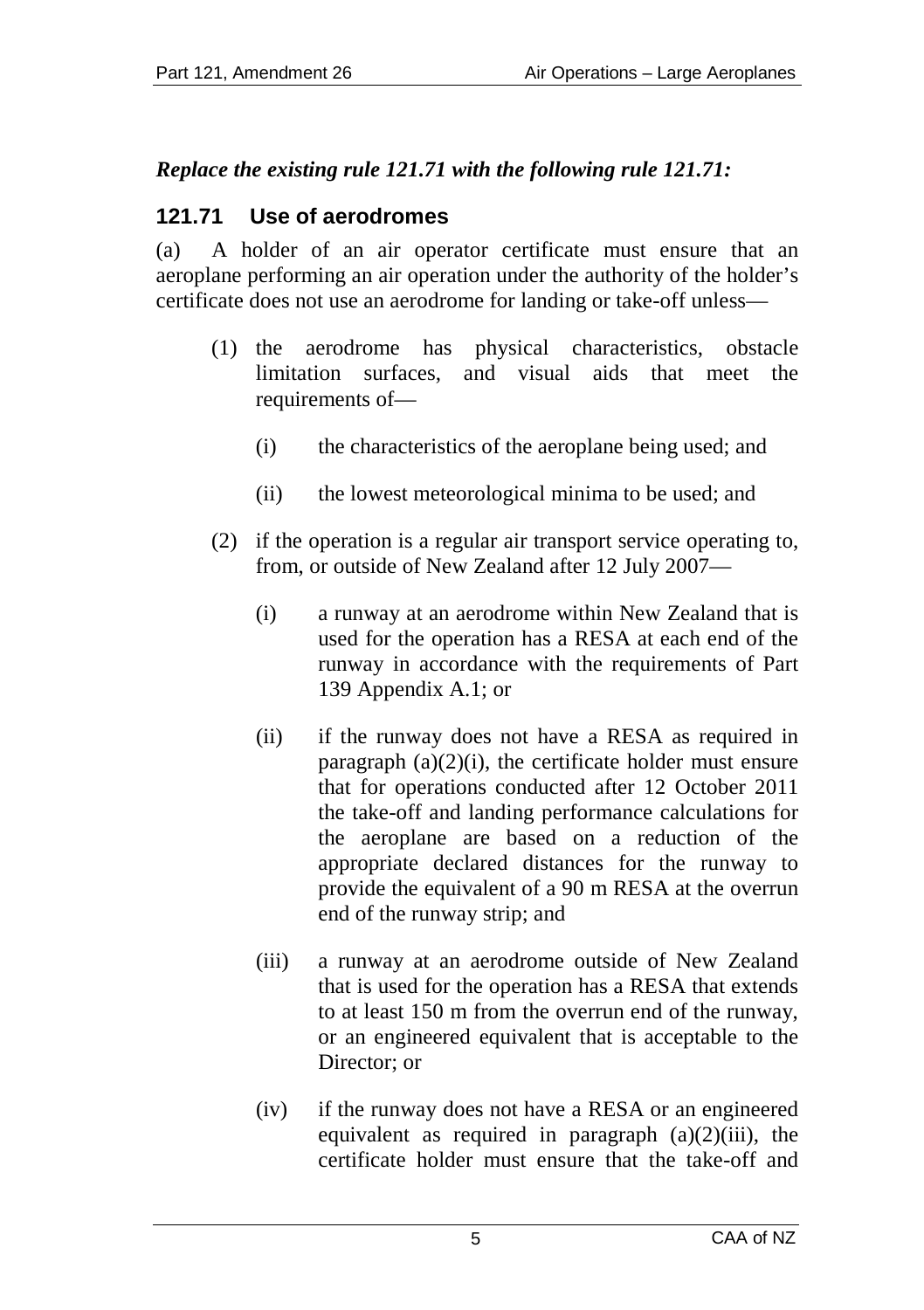landing performance calculations for the aeroplane are based on a reduction of the appropriate declared distances for the runway to provide the equivalent of the RESA required in paragraph  $(a)(2)(iii)$  at the overrun end of the runway.

(b) The certificate holder must ensure that an aeroplane performing an air operation under the authority of the holder's certificate does not use an aerodrome for landing or taking-off unless the aerodrome has—

- (1) rescue fire equipment that is appropriate to the aeroplane type and is acceptable to the Director; and
- (2) for turbojet and turbofan powered aeroplanes, an operating visual approach slope indicator system, except when the aeroplane is performing a precision instrument approach that includes glideslope guidance.

(c) The certificate holder must ensure that an aeroplane performing an air operation under the authority of the holder's certificate does not use an aerodrome for landing or taking-off unless the aerodrome is specified individually or by grouping in the certificate holder's exposition.

(d) The certificate holder must ensure that the following matters are specified for each of the aerodromes or groups of aerodromes specified in the certificate holder's exposition under paragraph (c)—

- (1) the route or segment of a route:
- (2) the necessary level of flight crew training:
- (3) the minimum flight crew experience:
- (4) the flight crew pairing restrictions:
- (5) the type of authorised flight operations.

(e) Notwithstanding paragraph (f)(1), an aerodrome specified under paragraph (c) that is to be used as an alternate aerodrome by an aeroplane that has a certificated seating capacity of more than 30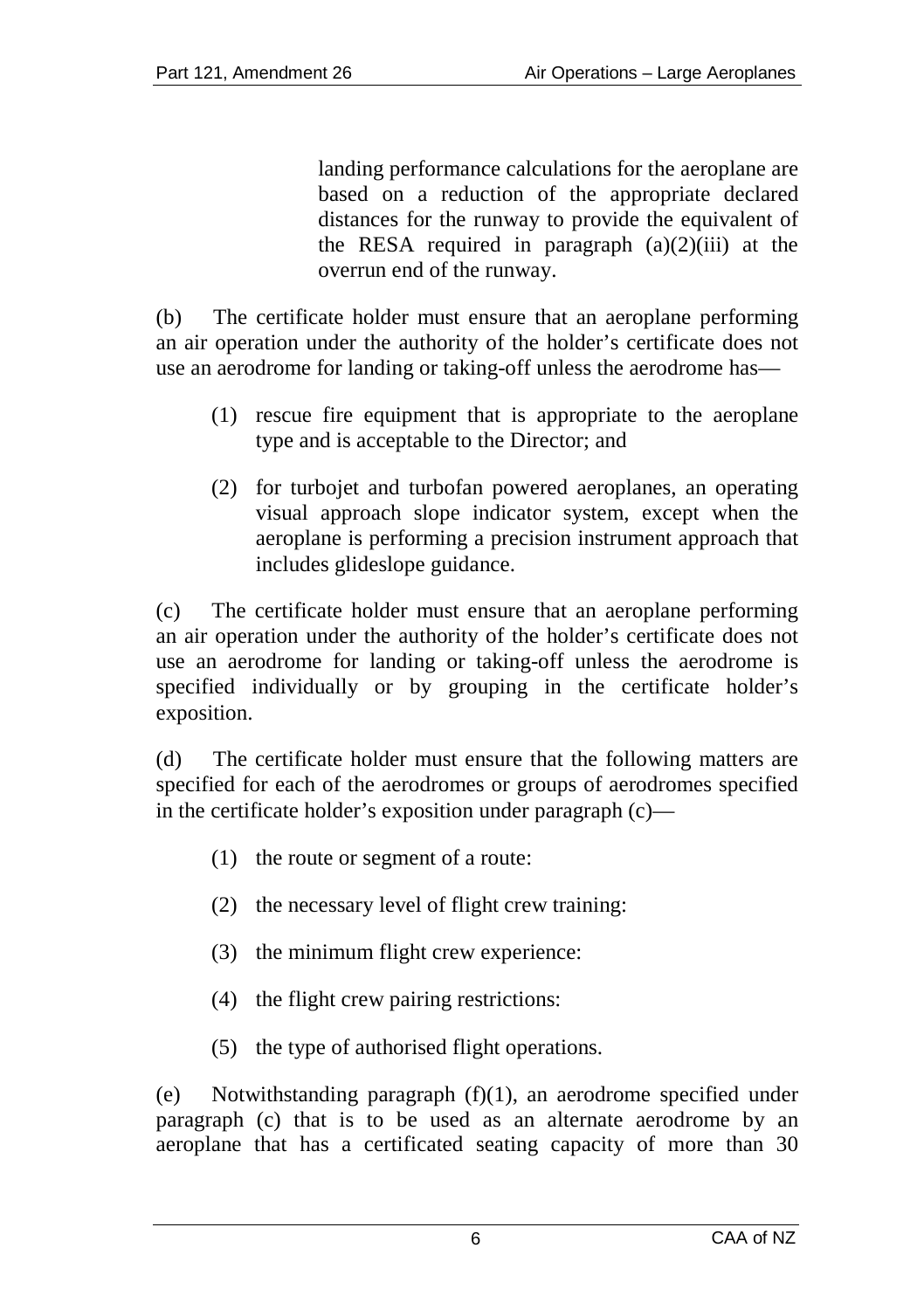passengers and is engaged on domestic air operations may be a noncertificated aerodrome.

(f) An aerodrome specified in the certificate holder's exposition under paragraph (c) that is to be used by an aeroplane that has a certificated seating capacity of more than 30 passengers and is engaged on a regular air transport passenger service must be an aerodrome that—

- (1) for New Zealand aerodromes, is associated with an aerodrome operator certificate issued in accordance with Part 139; or
- (2) for aerodromes outside New Zealand, is associated with a certificate that meets a standard that is equivalent to that required under Part 139 and issued by an ICAO contracting State.

(g) The certificate holder must maintain a register, as part of the route guide, of aerodromes that are to be used in accordance with paragraphs (e) and (f), containing—

- (1) the aerodrome data; and
- (2) procedures for ensuring that the condition of the aerodrome is safe for the operation; and
- (3) procedures for ensuring that the condition of any required equipment, including safety equipment, is safe for the operation; and
- (4) details of any limitations on the use of the aerodrome.

(h) Except as provided in paragraph (i), the certificate holder must ensure that an aeroplane performing an air operation under the authority of the holder's certificate does not land on or take-off from a runway unless—

(1) the width of the runway to be used is at least that width determined in accordance with Appendix C for the aeroplane; and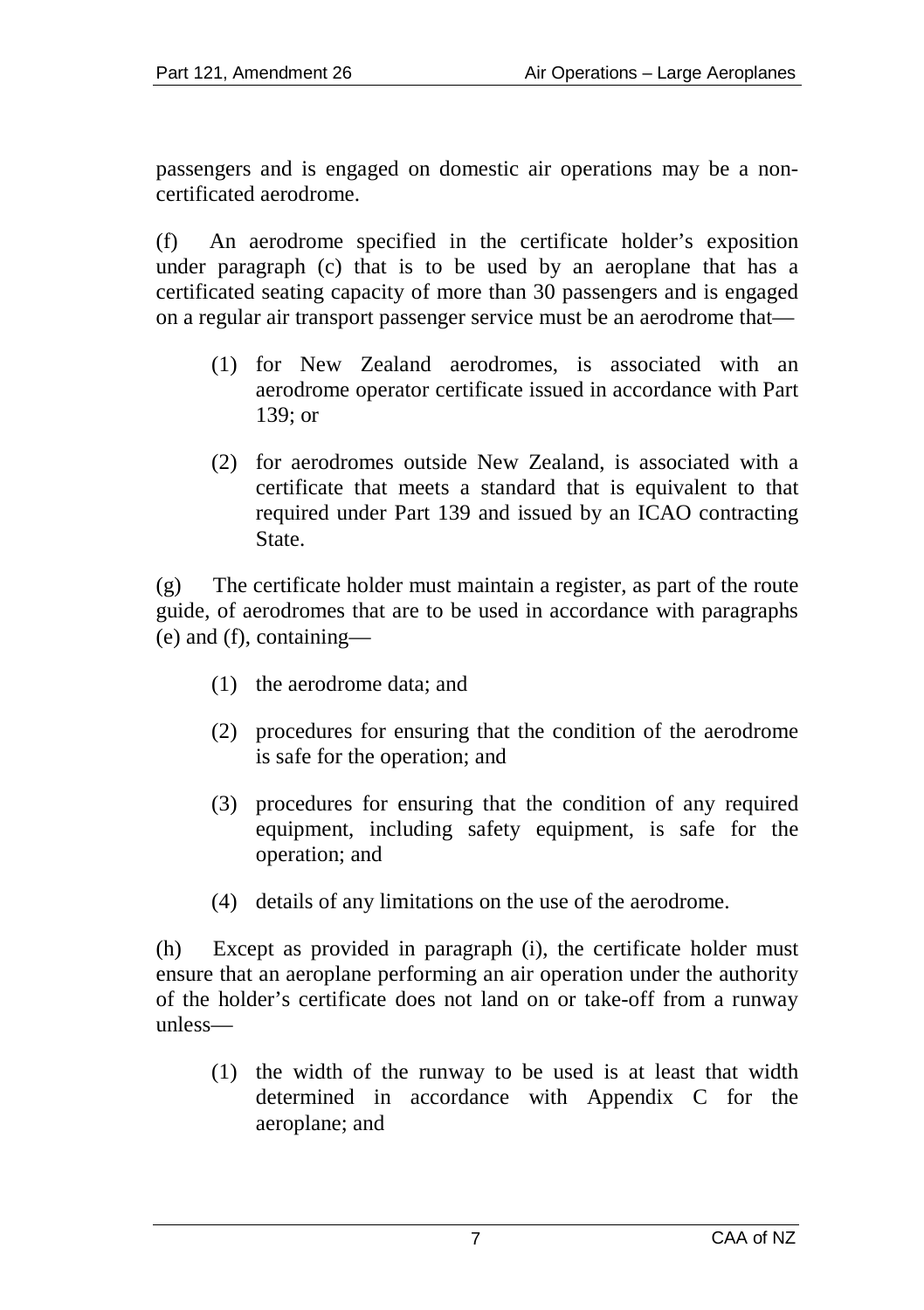(2) the width of the runway strip for the runway to be used is at least that width determined in accordance with Table C-1 of Appendix C of Part 139 for the aeroplane and the runway type.

(i) A runway that has a width that is less than that required under paragraph (h) may be used by an aeroplane performing an air operation under the authority of the holder's certificate if—

- (1) a lesser minimum runway width is determined by certificated flight testing, is prescribed in the aeroplane's flight manual; or
- (2) a lesser minimum runway width was prescribed in the certificate holder's air service certificate, issued under regulation 136 of the Civil Aviation Regulations 1953 before 6 January 1993, for the aeroplane.

#### *Replace the existing rule 121.79 with the following rule 121.79:*

#### **121.79 Emergency light operation**

A person performing an air operation must ensure that each emergency light system required by Part 26 Appendix D is armed or turned on during taxiing, take-off, and landing.

#### *Replace the existing rule 121.83 with the following rule 121.83:*

#### **121.83 Passenger information**

(a) A person performing an air operation must ensure that the Fasten Seat Belt sign is turned on—

- (1) while the aeroplane is moving on the ground; and
- (2) for each take-off; and
- (3) for each landing; and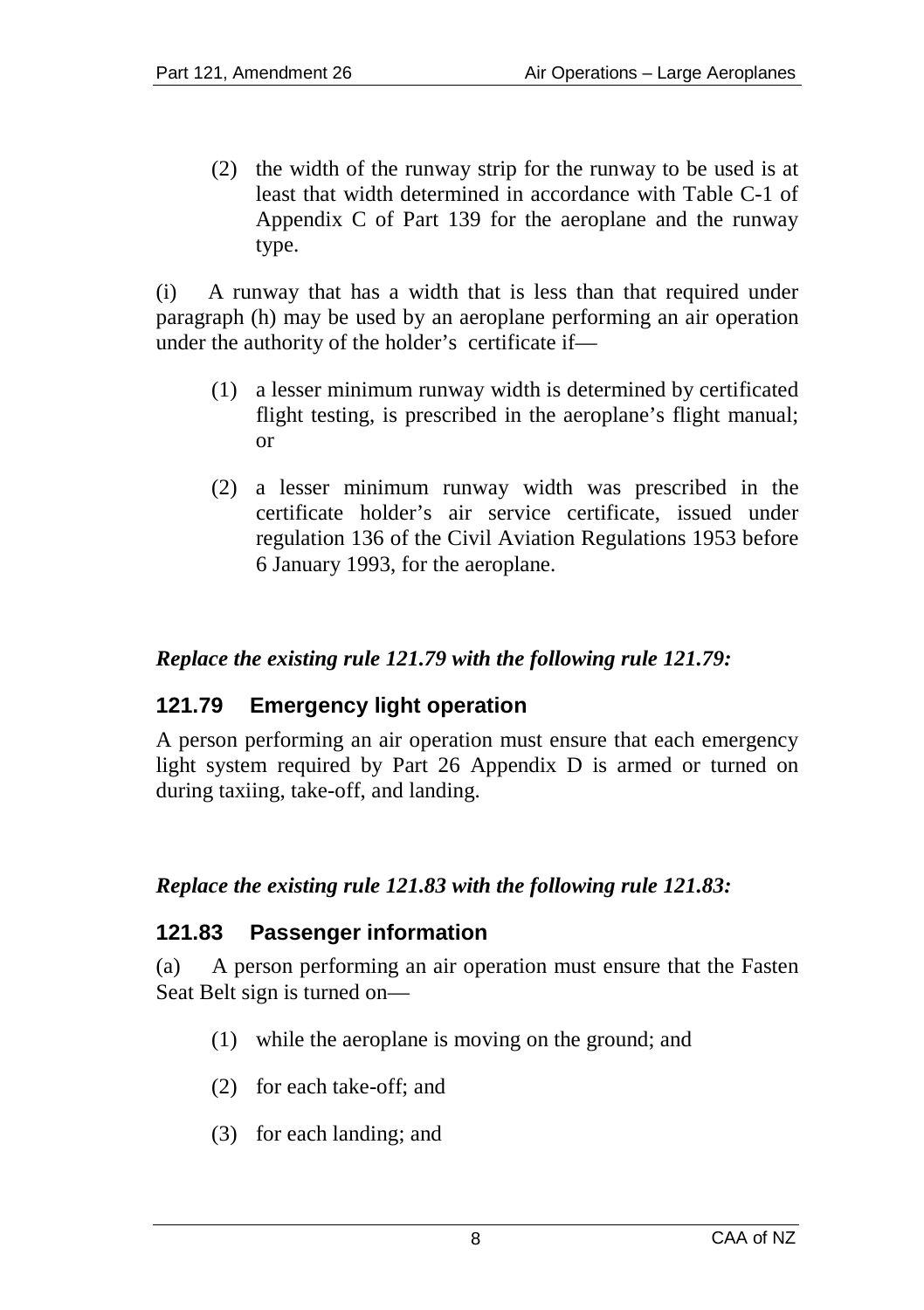(4) at any other time considered necessary by the pilot-incommand.

(b) A person performing an air operation must ensure that passengers are informed, either by illuminated No Smoking signs or by approved No Smoking placards, when smoking is prohibited in the aeroplane.

(c) If illuminated No Smoking signs are installed in an aeroplane, they must be lit when smoking is prohibited.

#### *Replace the existing rule 121.155 with the following rule 121.155:*

#### **121.155 Meteorological conditions – VFR flight**

(a) A person performing an air operation must ensure a VFR flight is not commenced unless current meteorological reports, or a combination of current reports and forecasts, indicate VFR minima prescribed in Part 91 and in paragraph (d) can be complied with along the route, or that part of the route to be flown under VFR.

(b) A person must not perform an extended over-water operation under VFR.

(c) A pilot-in-command performing VFR air operations outside controlled airspace must fly—

- (1) in meteorological conditions of not less than a ceiling of 1000 feet AGL and a flight visibility of not less than 5 km; and
- (2) beneath the ceiling, remaining clear of cloud, and in continuous sight of the ground or water; and
- (3) above not more than scattered cloud.

(d) A pilot-in-command must not carry out an air operation under VFR in a multi-engine aeroplane above more than scattered cloud unless—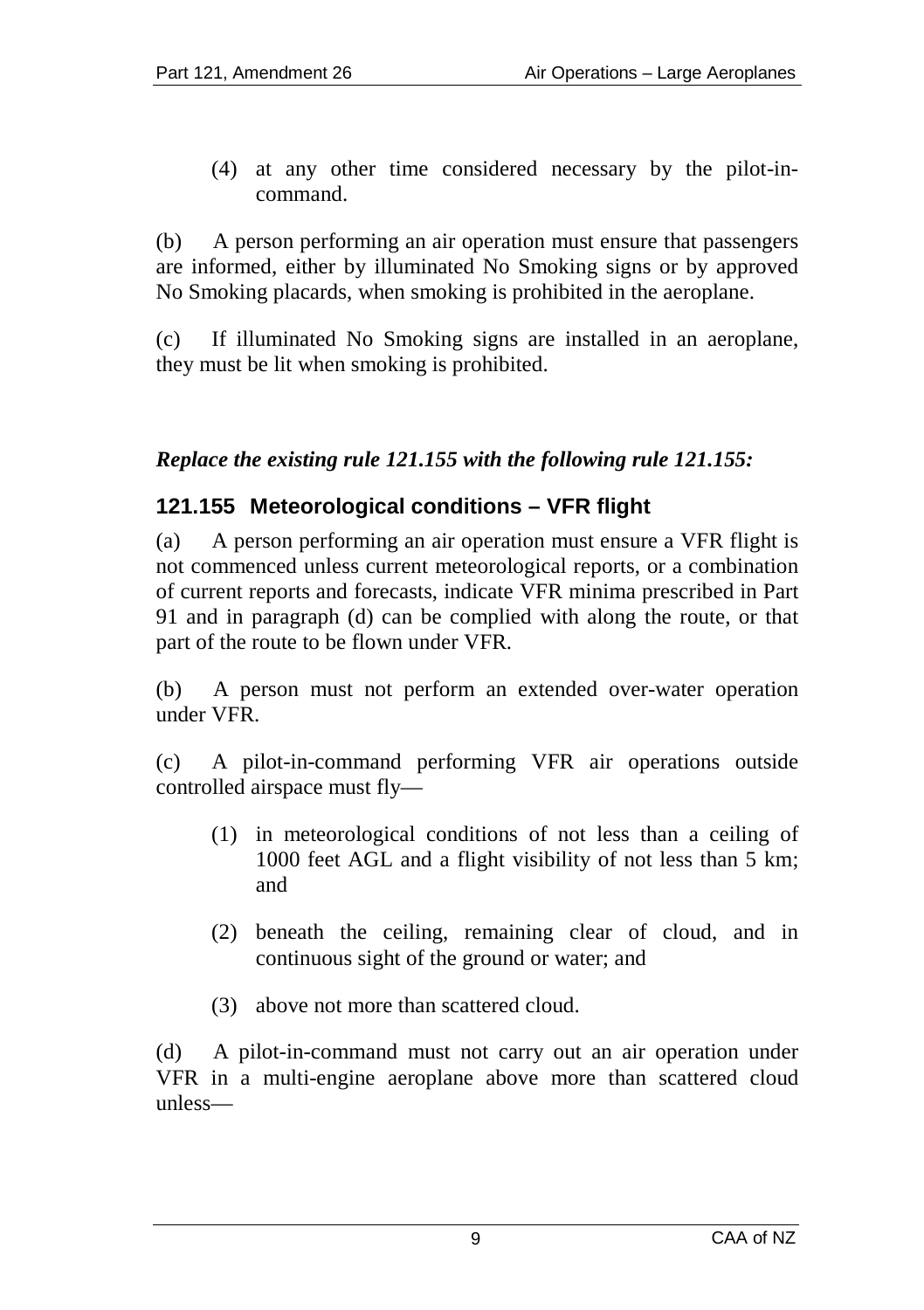- (1) the aeroplane meets the requirements for IFR flight and the required minimum flight crew for IFR operation, holding current instrument rating qualifications, is at the controls; and
- (2) the instruments and equipment, including radio navigation equipment, required for IFR flight are operative; and
- (3) the aeroplane is capable, with one engine inoperative, of maintaining a net flight path that has a positive slope at 1000 feet above the cloud; and
- (4) the aeroplane carries radio navigation equipment enabling it to be navigated by IFR to an aerodrome where an instrument approach procedure may be carried out for landing; and
- (5) the aeroplane carries sufficient fuel and fuel reserves to proceed by IFR to an aerodrome where an instrument approach procedure may be carried out for landing.

#### *Replace the existing rule 121.161 with the following rule 121.161:*

## **121.161 IFR departure limitations**

A person performing an air operation must ensure an IFR flight from an aerodrome is not commenced when weather conditions are at or above take-off minima prescribed under rule 91.413 and are below authorised IFR landing minima prescribed under rule 91.413, unless there is an appropriate aerodrome—

- (1) for an aeroplane having two engines, within a maximum of one hour flying time, in still air at one engine inoperative cruising speed, of the aerodrome of departure; or
- (2) for an aeroplane having three or more engines, within a maximum of two hours flying time, in still air at one engine inoperative cruising speed, of the aerodrome of departure.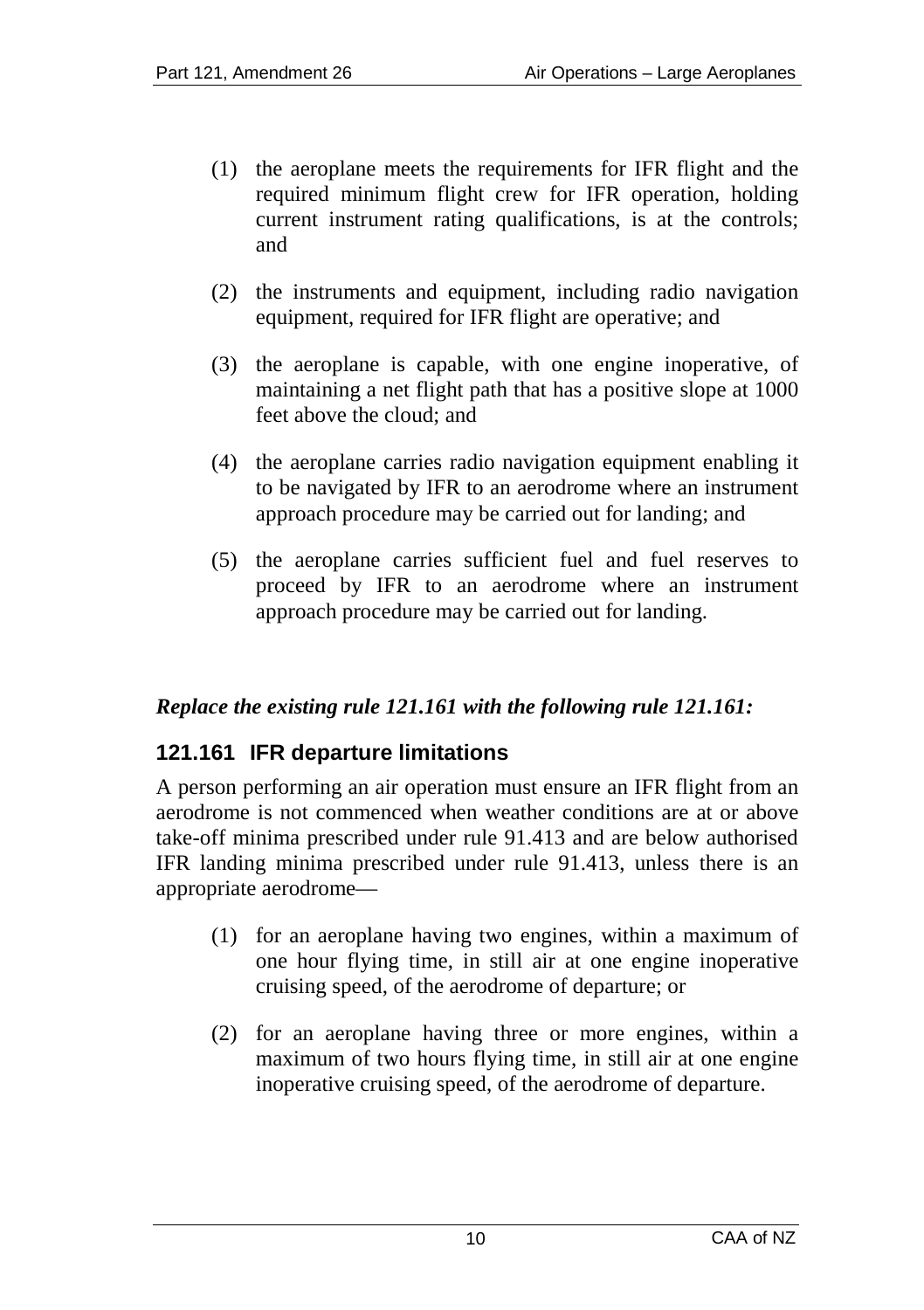## *Replace the existing rule 121.305 with the following rule 121.305:*

## **121.305 Aeroplane load limitations**

A holder of an air operator certificate must ensure that—

- (1) the limitations contained in the aeroplane flight manual, or other approved document, relating to the weight and balance of an aeroplane are complied with; and
- (2) maximum allowable weights are not exceeded for zero fuel, manoeuvre, take-off, and landing; and
- (3) the aeroplane's centre of gravity is within the limits referred to in subparagraph (1) at departure, and will remain within those limits throughout the operating cycle.

## *Replace the existing rule 121.353 with the following rule 121.353:*

## **121.353 General**

(a) Except as provided in paragraph (b), a holder of an air operator certificate must ensure that an air transport operation does not commence unless—

- (1) the aeroplane is equipped with
	- (i) the type of instruments and equipment required by Part 91 and this Subpart; and
	- (ii) for an aeroplane that is performing a regular air transport service to, from, and within countries outside of New Zealand and for which the individual airworthiness certificate is first issued after 1 July 2008, 3 ELTs, 1 of which must be an ELT(AF) and each must meet the relevant standards referred to in paragraph A.15 of Appendix A to Part 91; and
	- (iii) the number of instruments and equipment to ensure that the failure of any independent system required for either communication or navigation purposes, or both,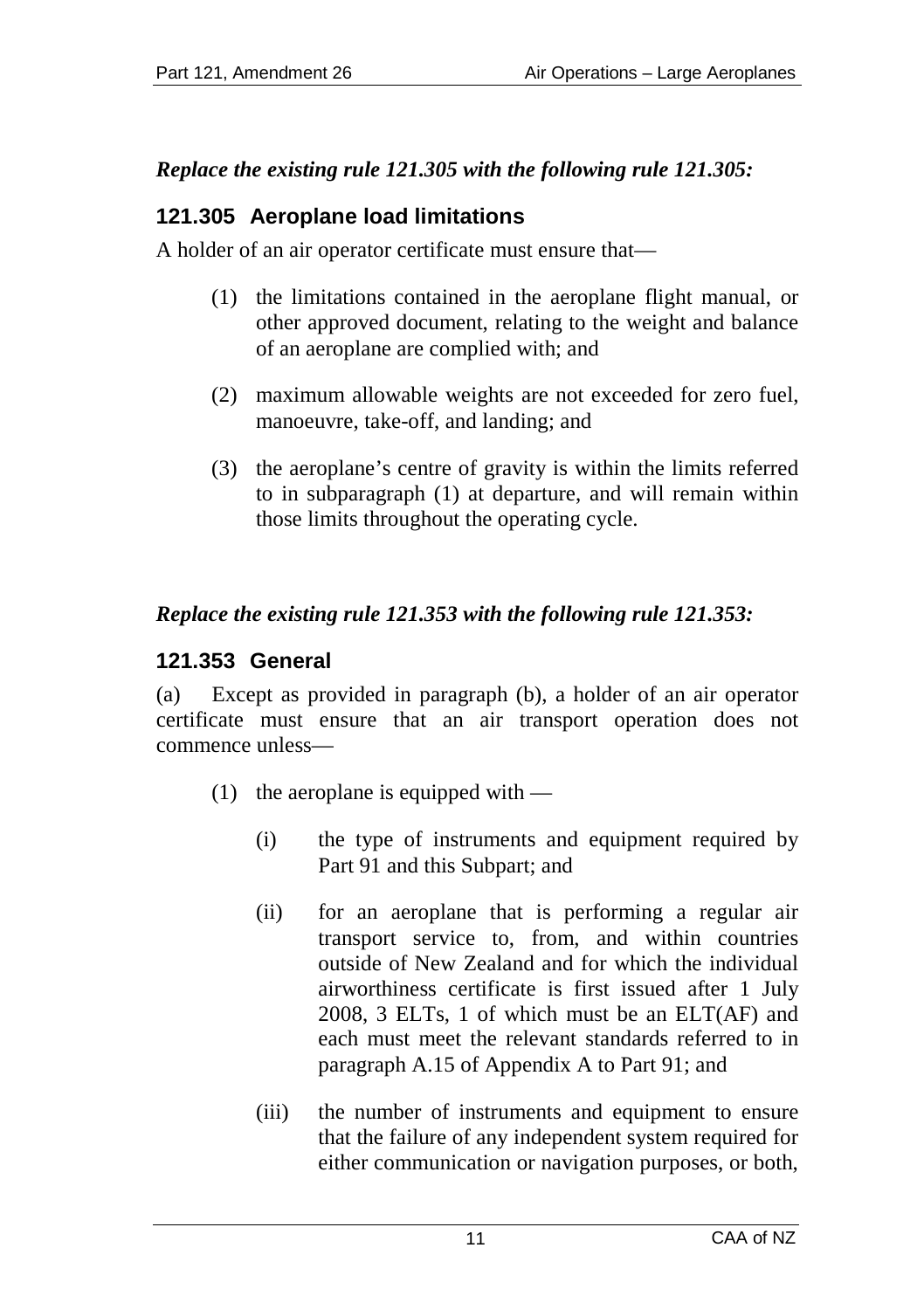does not result in the inability to communicate and navigate safely as required for the route being flown; and

- (2) the instruments and equipment installed in the aeroplane comply with—
	- (i) the applicable specifications and airworthiness design standards listed in the following:
		- (A) Appendix B to this Part:
		- (B) Appendix C to Part 21:
		- (C) Part 26; or
	- (ii) an alternative specification or design standard acceptable to the Director; and
- (3) the instruments and equipment have been installed in accordance with the aeroplane manufacturer's instructions or equivalent instructions acceptable to the Director; and
- (4) except as may be provided by a MEL approved under rule 91.539 for use for the aeroplane, the instruments and equipment installed in the aeroplane are in operable condition.

(b) A holder of an air operator certificate is not required to equip an aeroplane with an  $ELT(AF)$  as required by rule 91.529(a) if—

- (1) the individual airworthiness certificate for the aeroplane was first issued before 1 July 2008; and
- (2) the aeroplane is performing a regular air transport service to, from, and within countries outside of New Zealand; and
- (3) the aeroplane is equipped with 2 ELTs of any type that meet the requirements prescribed in A.15 of Appendix A to Part 91 instead of the ELT(AF) required by rule 91.529(a).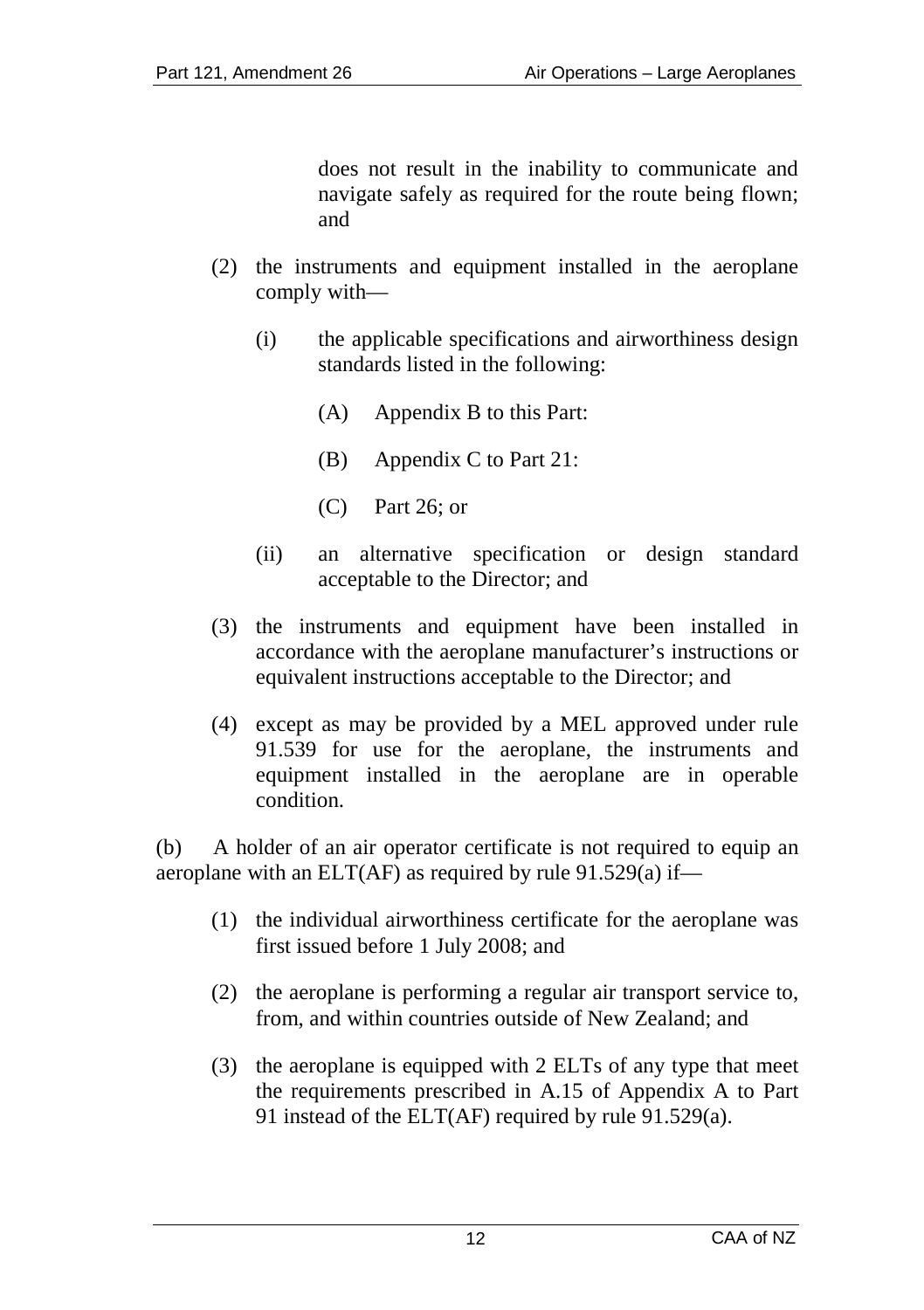## *Replace the existing rule 121.363 with the following rule 121.363:*

## **121.363 Flights over water**

A holder of an air operator certificate must ensure that each of the certificate holder's aeroplanes operated on an extended over-water operation is equipped with sufficient liferafts with buoyancy and overload capacity to accommodate every occupant of the aeroplane in the event of a loss of one liferaft of the largest rated capacity.

## *Replace the existing rule 121.509 with the following rule 121.509:*

## **121.509 Second-in-command experience requirements**

A holder of an air operator certificate must not designate a pilot to act as second-in-command of an aeroplane conducting an air operation under the authority of the certificate unless the pilot—

- (1) holds at least a current commercial pilot licence (aeroplane) with an applicable aircraft type rating; and
- (2) holds a current instrument rating; and
- (3) has successfully completed—
	- (i) the applicable training and competency requirements specified in Subparts I and J, or is participating in, and is assessed as competent in accordance with an advanced qualification programme specified in Subpart M; or
	- (ii) the applicable introduction, transition, or upgrade segment of the flight crew member training programme required by Subpart I and is assessed as competent for the flight crew member position under Subpart J, and is completing the pilot line training or pilot consolidation referred to in rules 121.567 or 121.569; and
- (4) is capable, if the pilot-in-command becomes incapacitated—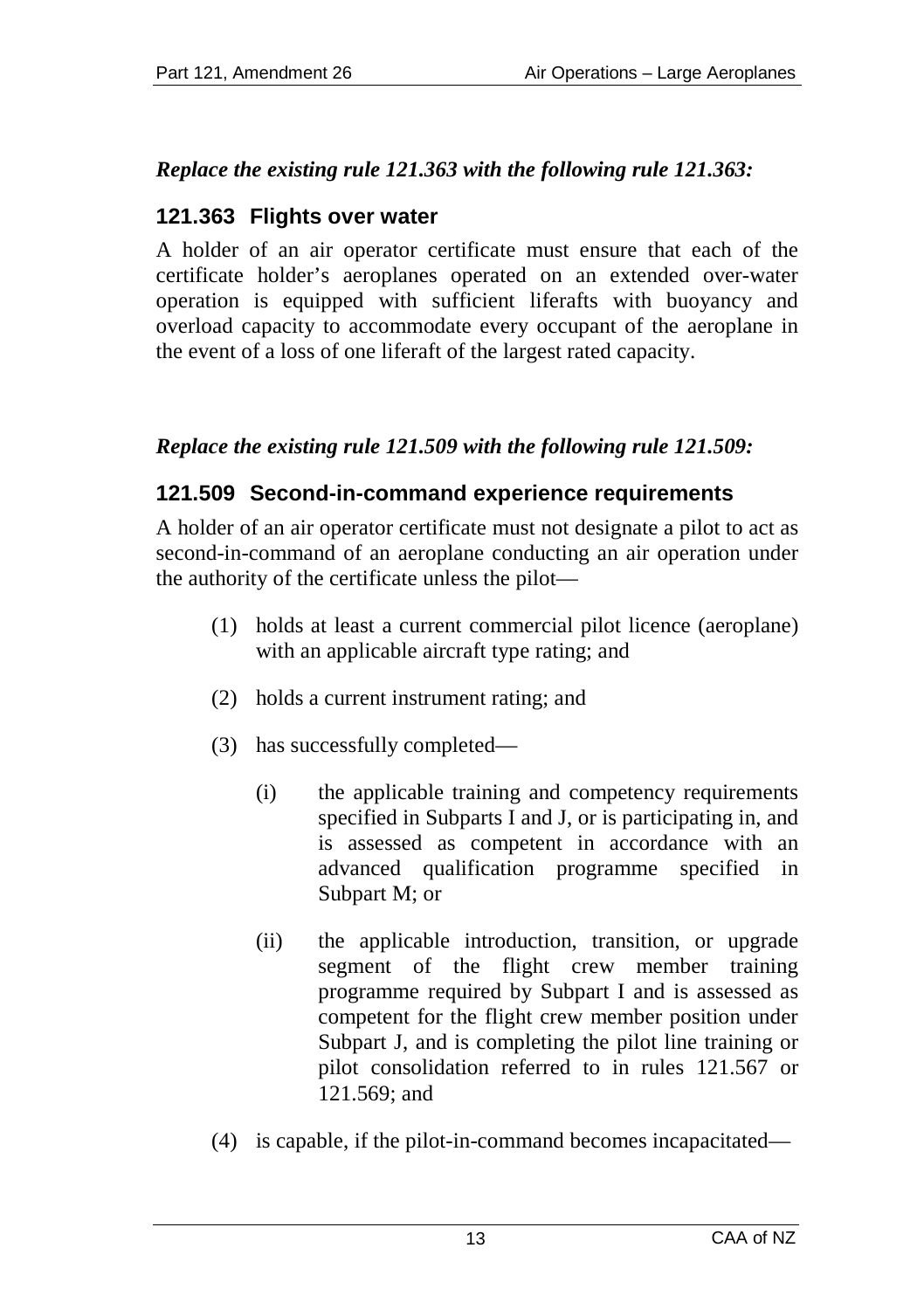- (i) of operating the aeroplane safely under the prevailing and anticipated forecast weather conditions; and
- (ii) of performing the functions of the pilot-in-command; and
- (iii) of landing the aeroplane at the intended destination aerodrome or at a suitable alternate aerodrome.

#### *Replace the existing rule 121.519 with the following rule 121.519:*

#### **121.519 Pilot instructor experience requirements**

A holder of an air operator certificate must not designate a pilot to perform the function of a pilot instructor in the flight crew member training programme required by this Part unless that pilot—

- (1) is qualified to act as pilot-in-command of the aeroplane type performing the air operation under the authority of the certificate; and
- (2) holds a Category D flight instructor rating, or an airline flight instructor rating referred to in Part 61; and
- (3) has acquired at least 3000 hours of flight time experience as a pilot, including—
	- (i) 500 hours line operating flight time experience for the particular aeroplane type involved; or
	- (ii) 100 hours exercising the privileges of a Category D flight instructor or an airline flight instructor rating, referred to in Part 61,instructing pilots on another aeroplane type under Subpart I or Subpart M; and
- (4) has completed a training course in the methods for assessing crew member competency in the technical and non-technical aspects of aircraft operation including human factors and crew resource management.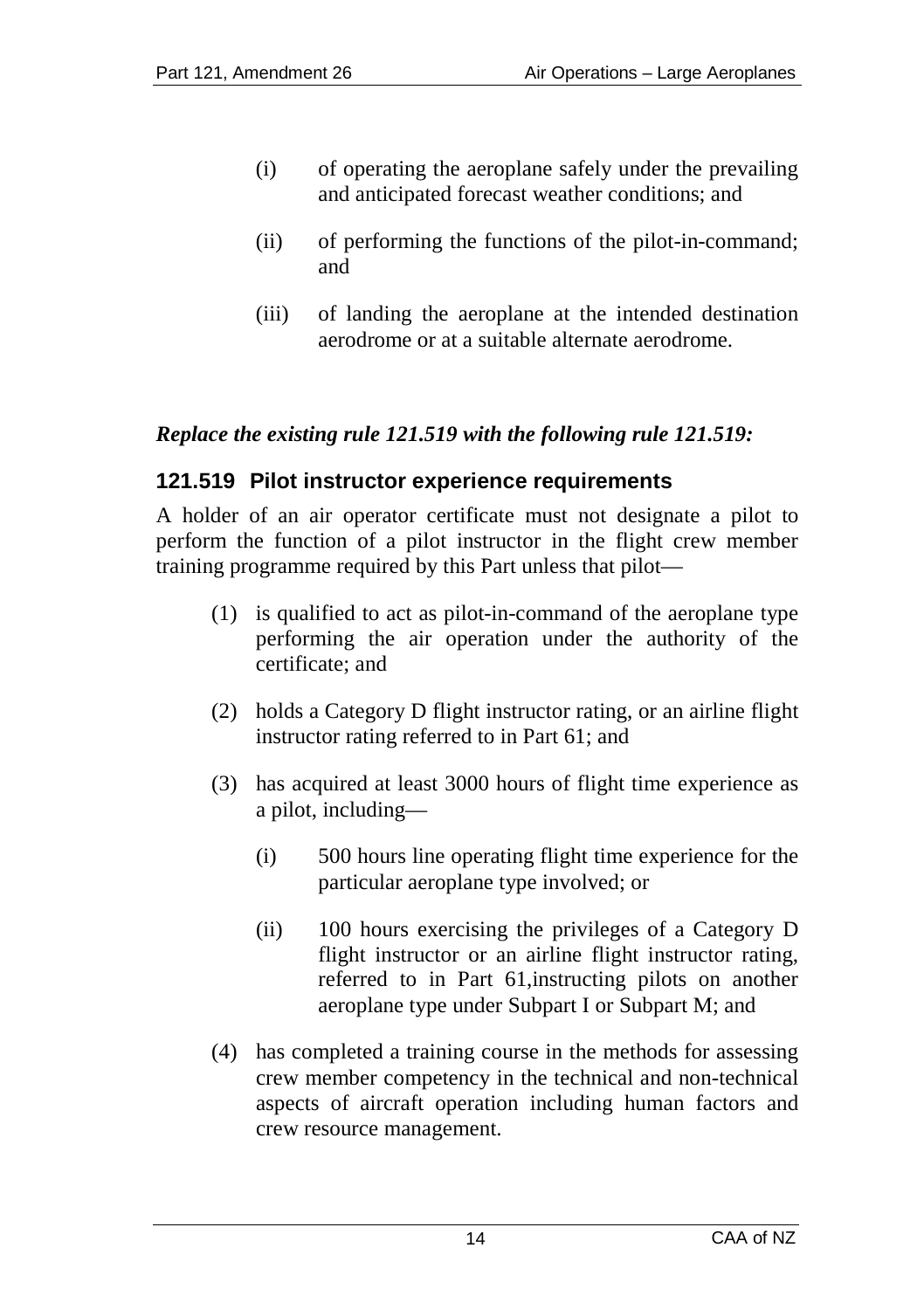## *Replace the existing rule 121.521 with the following rule 121.521:*

## **121.521 Flight examiner experience requirements**

A holder of an air operator certificate must not designate a pilot to perform the function of a flight examiner in a route check required by rule  $121.567(e)(3)$ , rule  $121.569(a)(3)$ , or in a competency assessment programme required by Subpart J unless that pilot—

- (1) holds a current airline flight examiner rating referred to in Part 61; and
- (2) is qualified to act as pilot-in-command of the aeroplane type performing an air operation under the authority of the certificate; and
- (3) has acquired—
	- (i) 200 hours exercising the privileges of Category D flight instructor rating or an airline flight instructor rating, referred to in Part 61, for the particular aeroplane type involved; or
	- (ii) 100 hours exercising the privileges of an airline flight examiner rating, referred to in Part 61, on an aeroplane type to which this Part applies; or
	- (iii) other suitable experience on an aeroplane type applicable to this Part or Part 125 as acceptable to the Director: and
- (4) has completed a training course in the methods for assessing crew member competency in the technical and non-technical aspects of aircraft operation including human factors and crew resource management.

#### *Replace the existing rule 121.523 with the following rule 121.523:*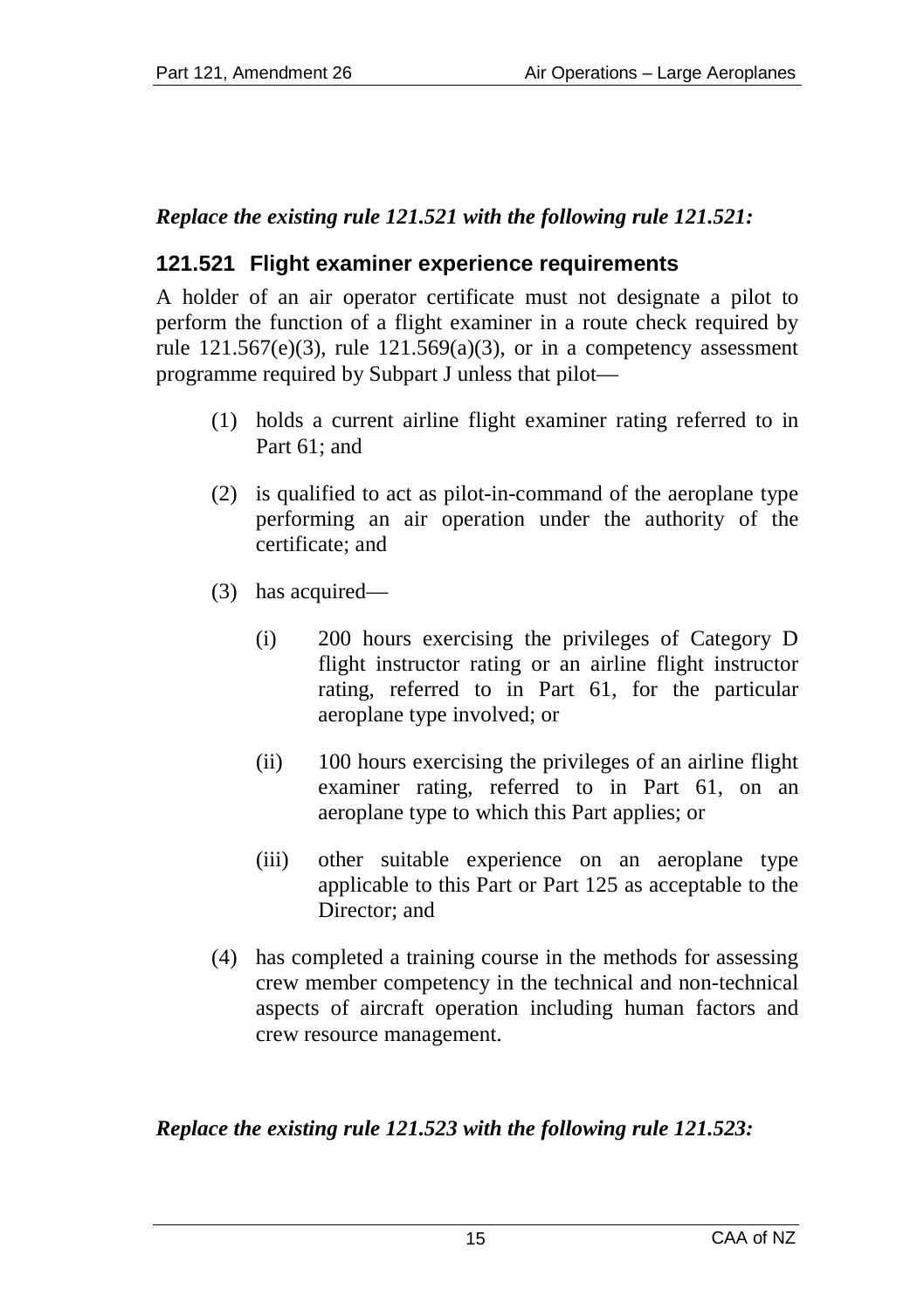#### **121.523 Simulator instructor and examiner experience requirements**

(a) Except as provided in paragraphs (b) and (c), a holder of an air operator certificate must not designate a pilot to perform the function of a pilot instructor, or flight examiner for the purpose of giving flight instruction or conducting a flight crew member competency assessment in a flight simulator unless the pilot—

- (1) meets the appropriate requirements referred to in rule 121.519 or 121.521; and
- (2) demonstrates competency as pilot-in-command in the flight simulator to the standard required by Subpart J; and
- (3) has received proficiency training in the operation of the flight simulator; and
- (4) has completed a training course in the methods for assessing crew member competency in the technical and non-technical aspects of aircraft operation including human factors and crew resource management.

(b) A pilot who has previously met the requirements referred to in paragraph (a) but who no longer holds a current medical certificate may act as a pilot instructor or flight examiner in a flight simulator if the pilot maintains competency by—

- (1) undergoing training as a flight crew member in a flight simulator in accordance with the training programme required by rule 121.553; and
- (2) completing a competency assessment under Subpart J; and
- (3) completing the applicable training requirements which are otherwise necessary to maintain the currency of an airline instructor rating, or flight examiner rating, under Part 61 and this Part.

(c) Despite paragraph (a), if the certificate holder applies to the Director in writing, the Director may approve a pilot, who does not hold a medical certificate and who has not previously met the requirements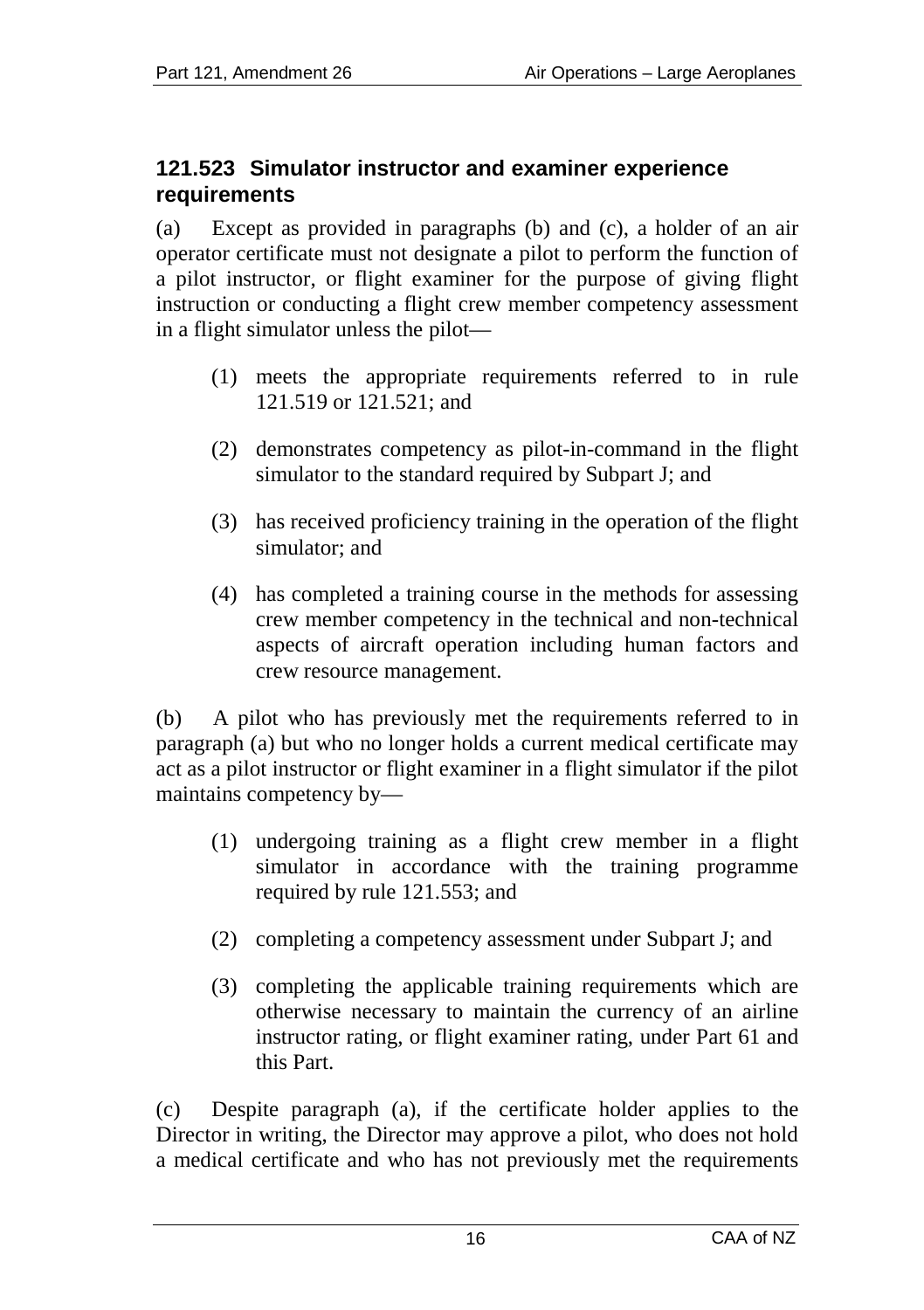referred to in rules 121.519 or 121.521, to exercise the functions of a pilot instructor or flight examiner in a flight simulator if the pilot—

- (1) has at least 5000 hours flight time experience in air operations; and
- (2) satisfactorily completes the training and competency requirements of Subpart I and J in a flight simulator of the aeroplane type; and
- (3) satisfactorily completes a course in flight instruction or flight examination that is acceptable to the Director; and
- (4) receives proficiency training in the operation of the flight simulator; and
- (5) continues to maintain competency as specified in paragraph (b).

#### *Replace the existing rule 121.529 with the following rule 121.529:*

#### **121.529 Ground instructor experience requirements**

A holder of an air operator certificate must not designate a person to perform the functions of a ground instructor in its crew member training programme required by rule 121.553 for flight crew, unless that person has completed—

- (1) an instructional techniques course acceptable to the Director; and
- (2) a human factors course acceptable to the Director; and
- (3) a comprehensive training course in the subject matter area in which instruction is being provided.

#### *Replace the existing rule 121.531 with the following rule 121.531:*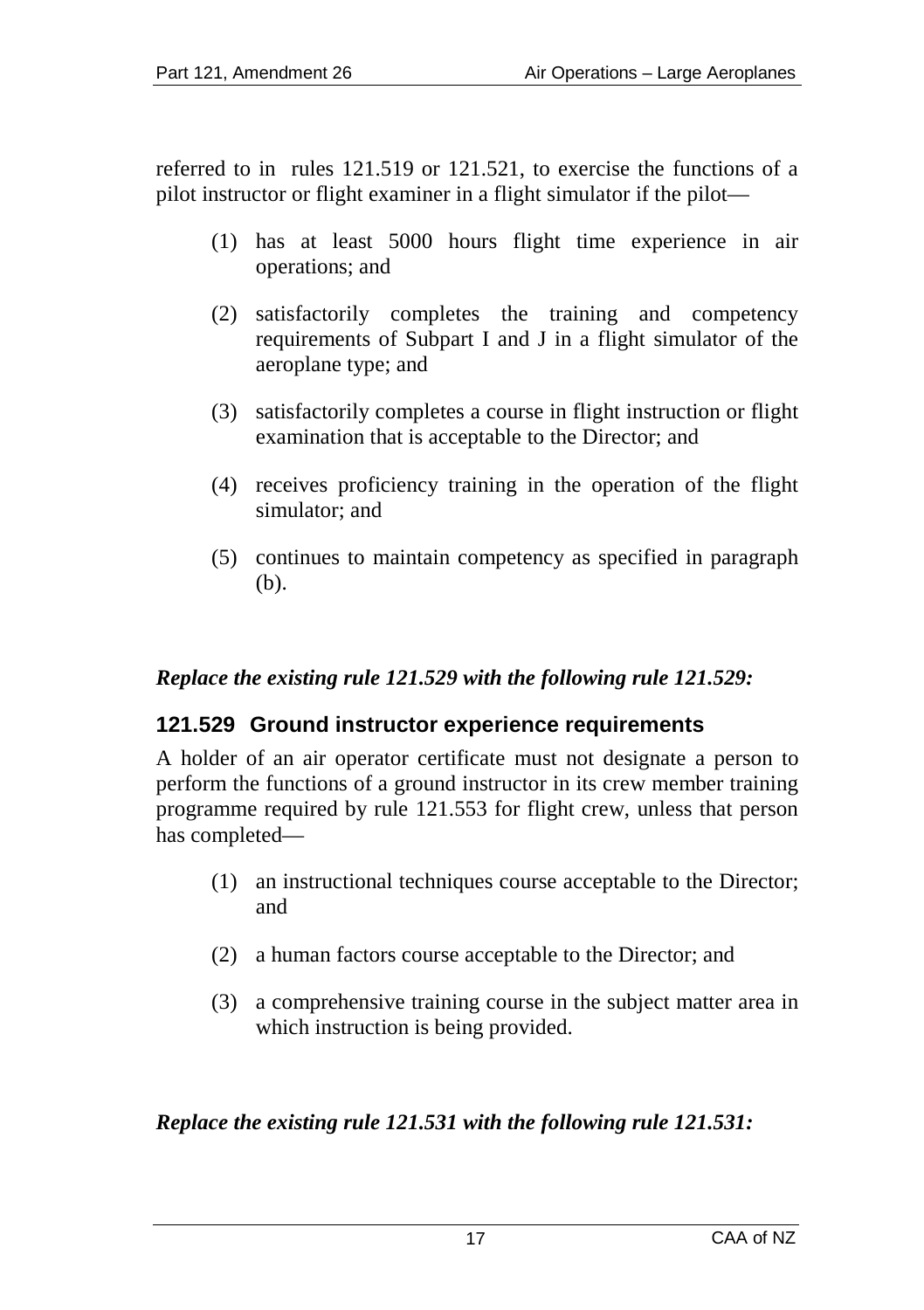## **121.531 Flight crew member pairing limitations**

(a) Except if authorised under paragraph (b), a holder of an air operator certificate must ensure that an air operation is not conducted unless at least one of the flight crew members has accumulated the following flight time experience after completing the training and consolidation requirements of Subpart I—

- (1) 75 hours in the aeroplane type that is being operated; or
- (2) 75 operating cycles in the aeroplane type that is being operated.

(b) If a certificate holder applies to the Director in writing, the Director may authorise the certificate holder to deviate from the requirements of paragraph (a) by amending the operations specifications as appropriate in any of the following circumstances:

- (1) a new certificate holder who cannot meet the minimum requirements prescribed in paragraph (a):
- (2) an existing certificate holder acquires an aeroplane type not previously authorised by the Director for use in its operations.

(c) If a flight crew member is participating in an advanced qualification programme required by Subpart M, the flight time experience referred to in paragraph (a) apply.

#### *Replace the existing rule 121.533 with the following rule 121.533:*

## **121.533 Pilot operating limitations**

(a) A holder of an air operator certificate must ensure that for an air operation conducted under the authority of the certificate, the pilot flying during each take-off and each landing is—

(1) the pilot-in-command; or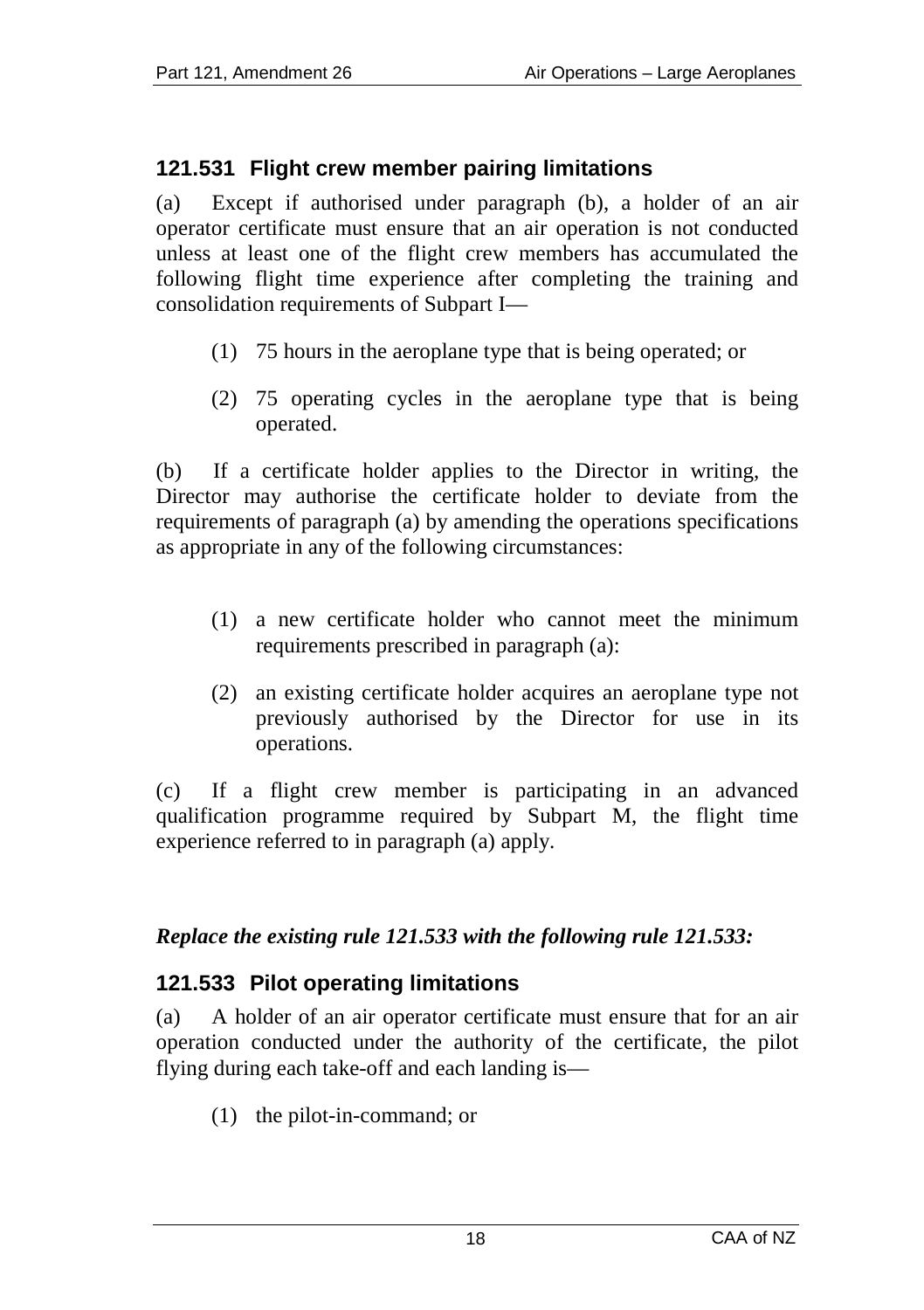(2) subject to paragraph (c), a pilot other than the pilot-incommand.

(b) If a cruise relief pilot is designated for an air operation under rule  $121.505(a)(4)$ , the holder of the air operator certificate must ensure that the cruise relief pilot does not occupy a flight crew seat—

- (1) at any time when the aeroplane is operating below FL200 or below the transition level, whichever is higher; or
- (2) at any other time during the flight unless the other flight crew seat is occupied by a pilot who is—
	- (i) the pilot-in-command; or
	- (ii) designated by the pilot-in-command and qualified by the holder to act as pilot-in-command in the cruise phase of the flight while supervising a cruise relief pilot.

(c) The holder of an air operator certificate must establish procedures for ensuring that a pilot, other than the pilot-in-command, acting as pilot flying during the take-off or landing of an aeroplane is—

- (1) competent to perform the particular take-off or landing; and
- (2) supervised by the pilot-in-command.

(d) The procedures required by paragraph (a) must be based on risk management principles and take into account—

- (1) pilot-in-command qualifications:
- (2) pilot training and experience:
- (3) aircraft status and performance:
- (4) runway dimensions and conditions:
- (5) cloud ceiling:
- (6) prevailing visibility: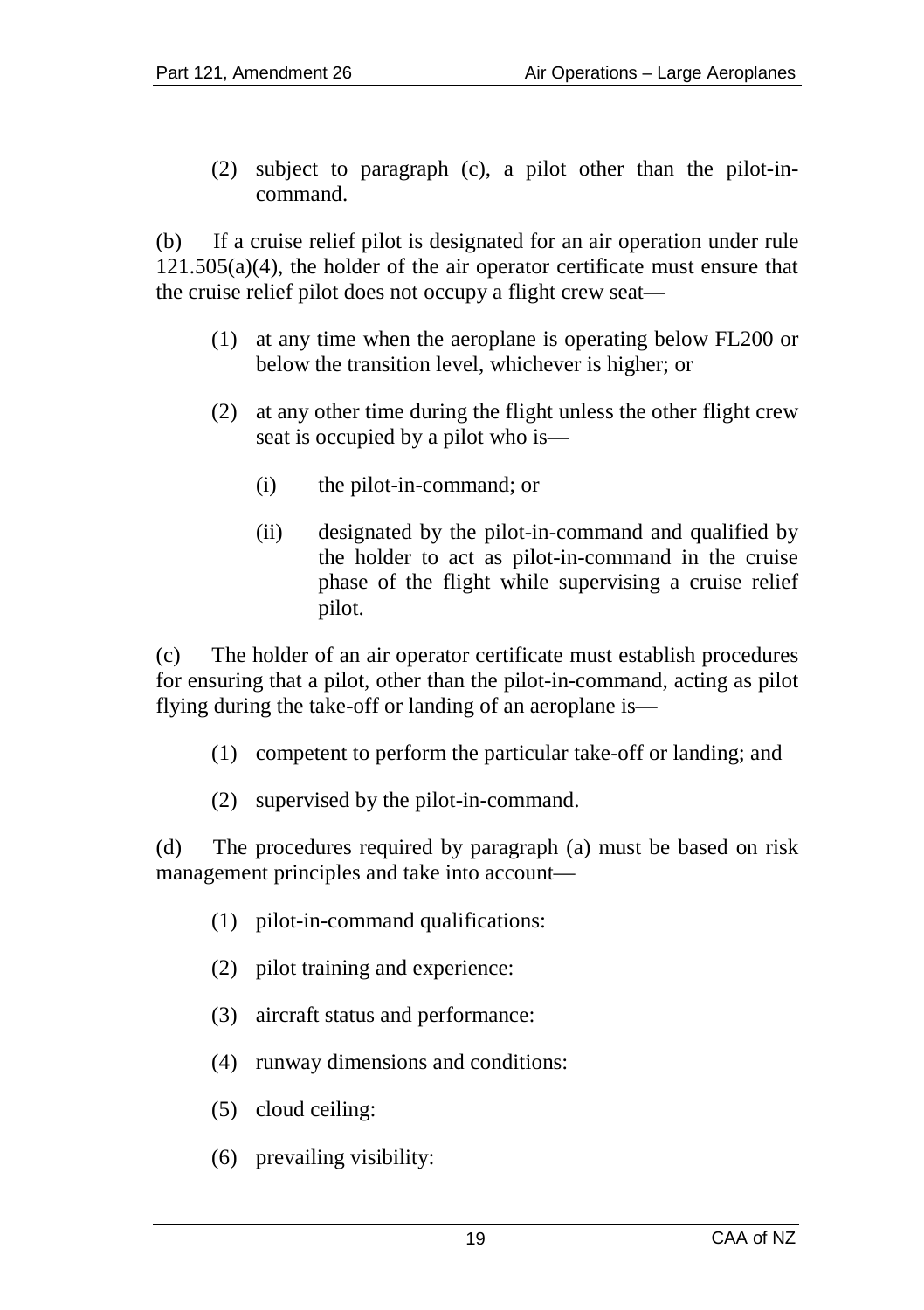(7) crosswind component.

#### *Replace the existing rule 121.535 with the following rule 121.535:*

#### **121.535 Flight crew operating multiple aeroplane types or variants**

(a) If a holder of an air operator certificate assigns a flight crew member to operate more than one aeroplane type or more than one variant of an aeroplane type, the certificate holder must—

- (1) ensure that the flight crew member is trained and qualified to operate each aeroplane type or variant; and
- (2) establish training and competency assessment procedures acceptable to the Director.

(b) The holder of an air operator certificate must ensure that the procedures required by paragraph (a)(2) provide for the following—

- (1) before the flight crew member is assigned to operate more than one aeroplane type or variant, the flight crew member has the relevant experience necessary to operate the aeroplane type or variant taking into account the aircraft manufacturer's recommendations; and
- (2) a flight crew member has the sufficient experience required on one aeroplane type or variant before beginning training for another aeroplane type or variant, taking into account the manufacturer's recommendations; and
- (3) the flight crew member who is qualified on one aeroplane type or variant is trained and qualified on another aeroplane type or variant ; and
- (4) the flight crew member—
	- (i) has the applicable competency and recent flight experience requirements for each aeroplane type or variant; or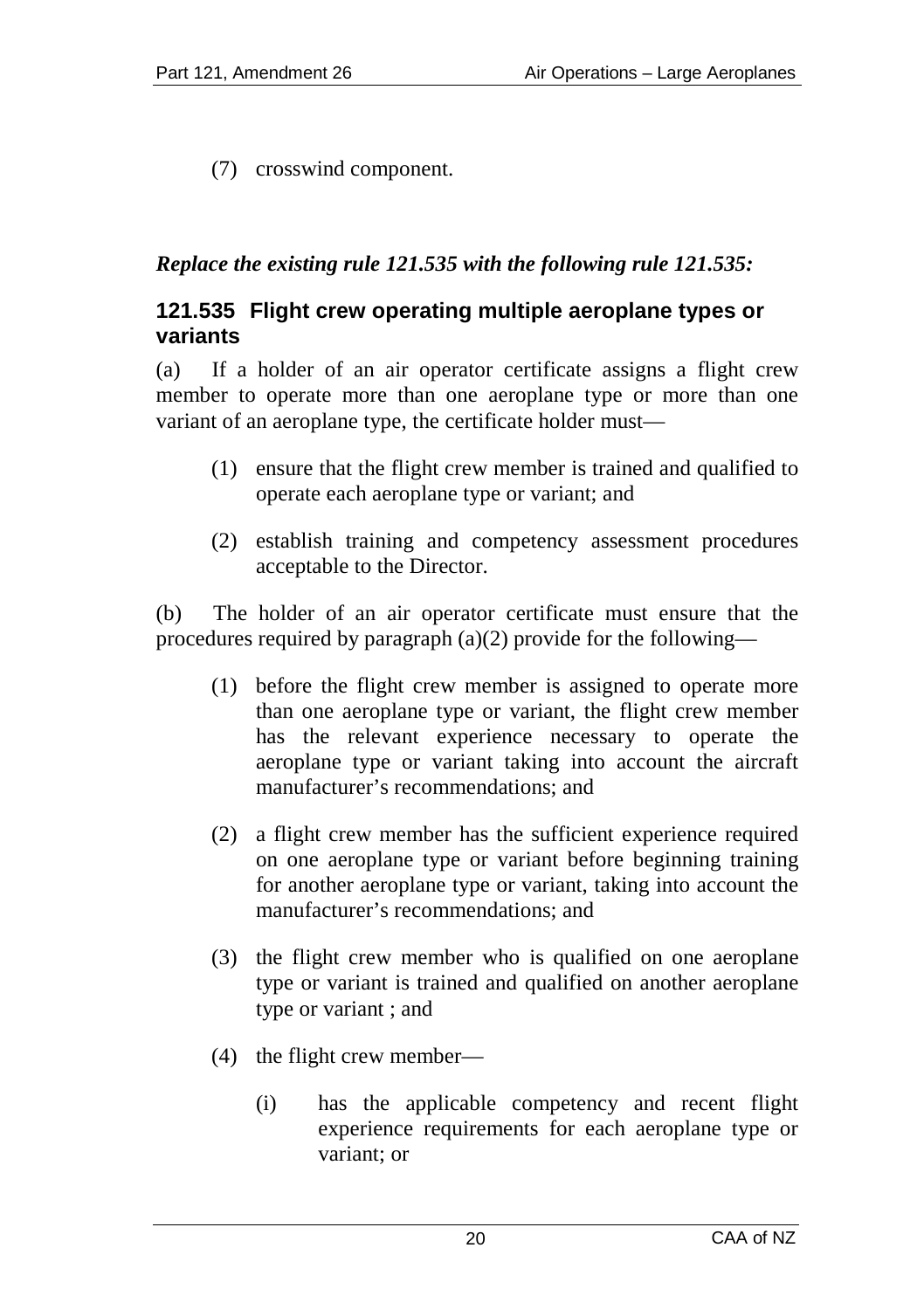- (ii) satisfactorily completes a competency assessment on one specified aeroplane type or variant that is deemed to meet the competency standard on another specified aeroplane type or variant; and
- (iii) for the purpose of paragraph (ii), the specified aeroplane types or variants must be recommended by the aeroplane manufacturer.

(c) The relevant experience referred to in paragraph (b)(1) must include the minimum flight time experience or operating cycles a flight crew member must complete in air operations to which this Part applies.

- (d) The experience referred to in paragraph  $(b)(2)$  must include—
	- (1) the minimum flight time experience or operating cycles a flight crew member must complete in the aeroplane type already flown to which this Part applies; and
	- (2) the minimum number of hours a flight crew member must complete exclusively on the new aeroplane type or variant after commencing training for the new aeroplane type or variant.

(e) The training and competency assessment procedures required by paragraph (a)(2) for a flight crew member to operate on more than one aeroplane type or different types of aeroplane with similar characteristics, must take into account at least the following:

- (1) the aeroplane operating procedures; and
- (2) the aeroplane systems; and
- (3) the aeroplane performance limitations; and
- (4) the aeroplane handling characteristics.

(f) Despite rule 61.37, a holder of an air operator certificate must ensure that a flight crew member other than a cruise relief pilot, assigned to act as a flight crew member on multiple aeroplane types or variants, meets—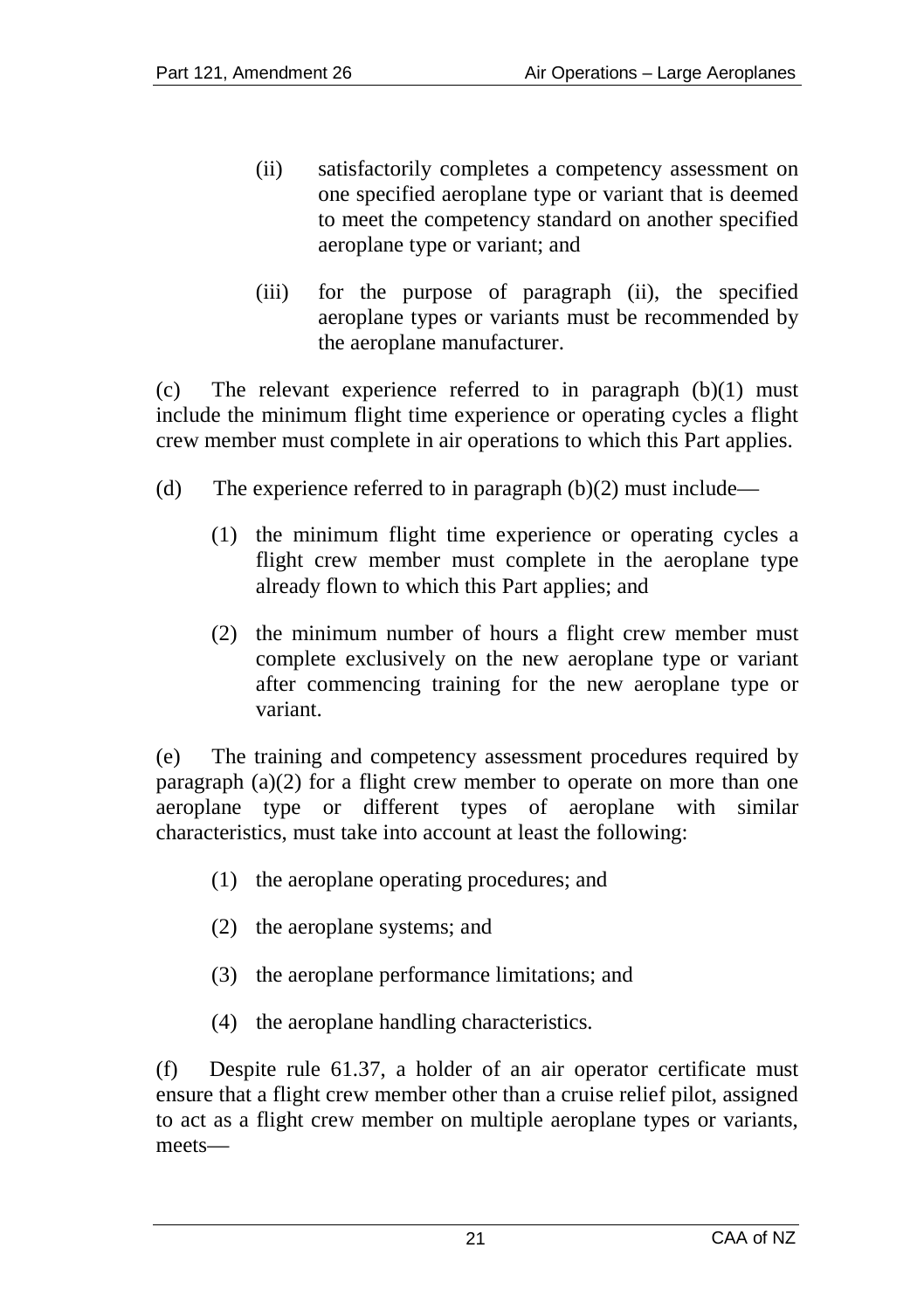- (1) the recent flight experience required by Part 61 for each aeroplane type or variant; or
- (2) the recent flight experience requirements for each aeroplane type or variant as specified in the procedures required by paragraph (a)(2).

#### *Replace the existing rule 121.601 with the following rule 121.601:*

#### **121.601 Purpose**

This Subpart prescribes the rules governing the competency assessment of flight crew members and flight attendants who are trained under Subpart I.

#### *Replace the existing rule 121.603 with the following rule 121.603:*

#### **121.603 General**

(a) A holder of an air operator certificate must establish a crew member competency assessment programme under this Subpart to ensure that each person who is assigned to perform the function of a crew member on an aeroplane operating under the authority of the certificate is competent to perform his or her assigned crew member function.

- (b) The crew member competency programme must be—
	- (1) acceptable to the Director; and
	- (2) controlled by the certificate holder; and
	- (3) specific to each aeroplane type or variant; and
	- (4) completed in a flight simulator when completing flight crew competency assessments required by rules 121.607(2), (3) and (5).
- (c) The certificate holder may—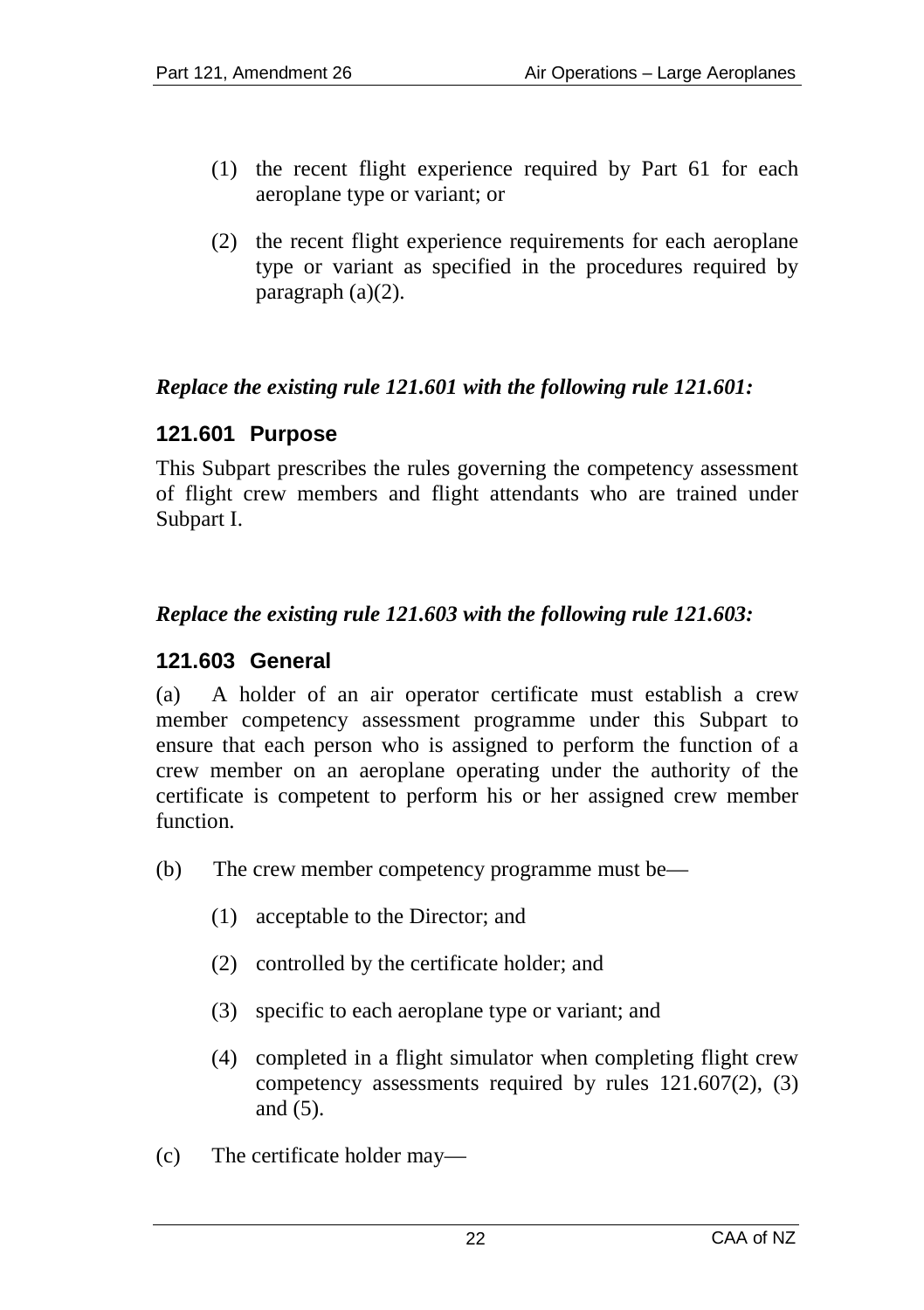- (1) implement the crew member competency assessment programme required by paragraph (a) under the authority of the certificate; or
- (2) contract with the holder of an aviation training organisation certificate issued under the Act and Part 141, to conduct the competency assessments in accordance with the crew member competency assessment programme required by paragraph (a), if the aviation training organisation certificate authorises the holder to conduct the competency assessments; or
- (3) for a competency assessment conducted outside New Zealand, contract with an organisation that meets an equivalent standard specified in Part 141 to conduct the assessment in accordance with the applicable requirements specified in the crew member competency programme required by paragraph (a).

(d) The certificate holder must ensure that the person responsible for the flight crew member competency assessment programme holds a flight examiner rating.

(e) Despite paragraph (b)(4), if a flight simulator is not available for the aeroplane type, the certificate holder may apply to the Director to amend the competency assessment programme for the aeroplane type to conduct the competency assessment without the use of a flight simulator.

(f) The certificate holder must ensure that a competency assessment referred to in paragraph (e) is completed in accordance with a safe flight practice guide that is acceptable to the Director.

(g) The certificate holder must ensure that each flight simulator or training device used for the competency assessment referred to in paragraph  $(b)(4)$ —

(1) maintains the performance, functional, and other characteristics that are required for approval; and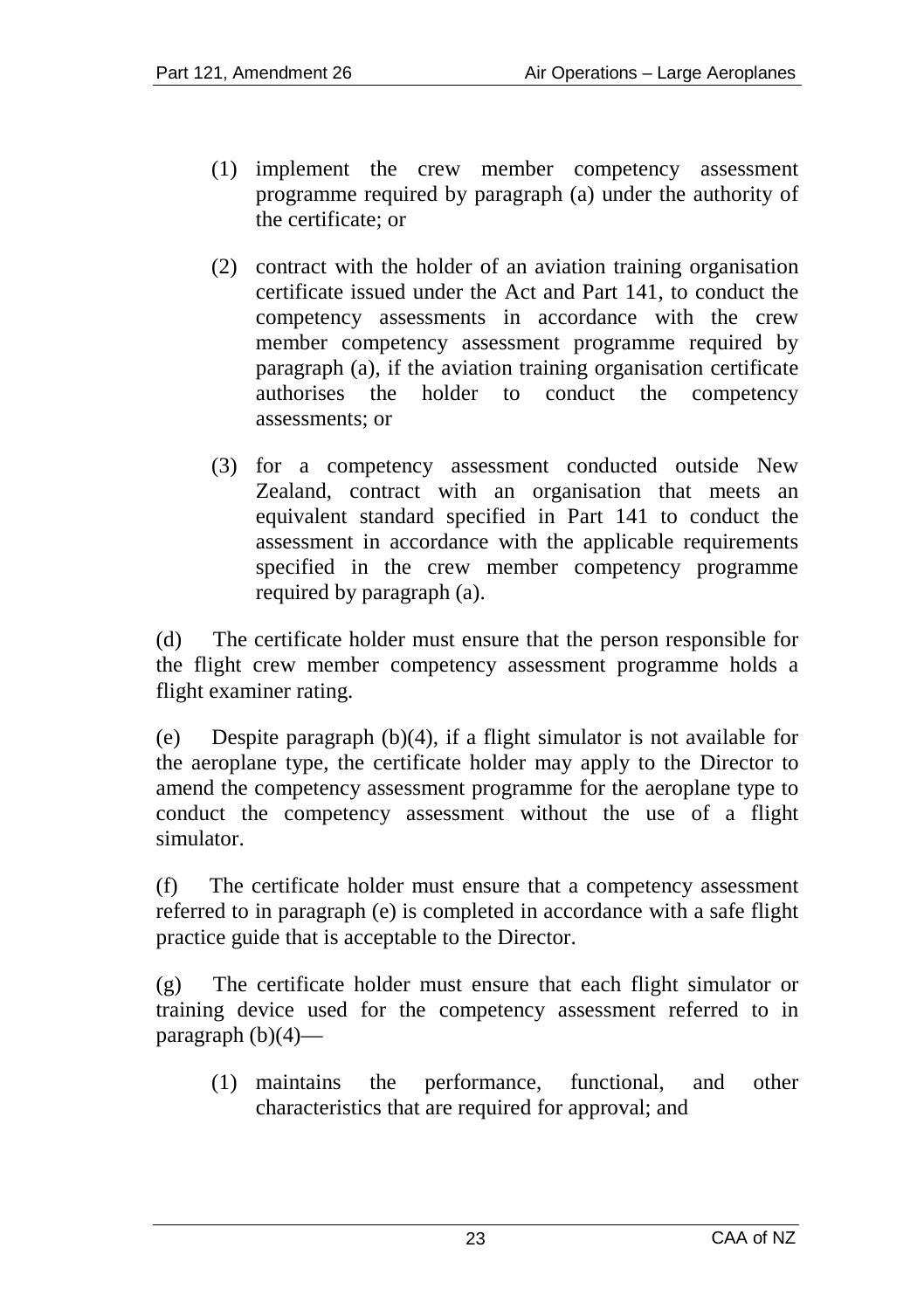- (2) is modified to conform with any modification to the aeroplane being simulated that results in changes to performance, functional, or other characteristics required for approval; and
- (3) is given a functional pre-flight check before being used, and any discrepancy detected during use is logged by the appropriate pilot instructor or flight examiner at the end of each training or flight assessment.

#### *Replace the existing rule 121.605 with the following rule 121.605:*

#### **121.605 Competency assessment programme responsibilities**

(a) A holder of an air operator certificate must be ultimately responsible for the adequacy and implementation of the competency assessment programme required by rule 121.603.

(b) The certificate holder must ensure that a crew member who is subject to a competency assessment is assessed in accordance with the programme.

#### *Replace the existing rule 121.855 with the following rule 121.855:*

#### **121.855 Documents to be carried**

(a) A holder of an air operator certificate must ensure that the following documents are carried on each air operation:

- (1) details of the operational flight plan:
- (2) NOTAM and aeronautical information service briefing documentation appropriate to the operation:
- (3) meteorological information appropriate to the operation:
- (4) a copy of the load manifest: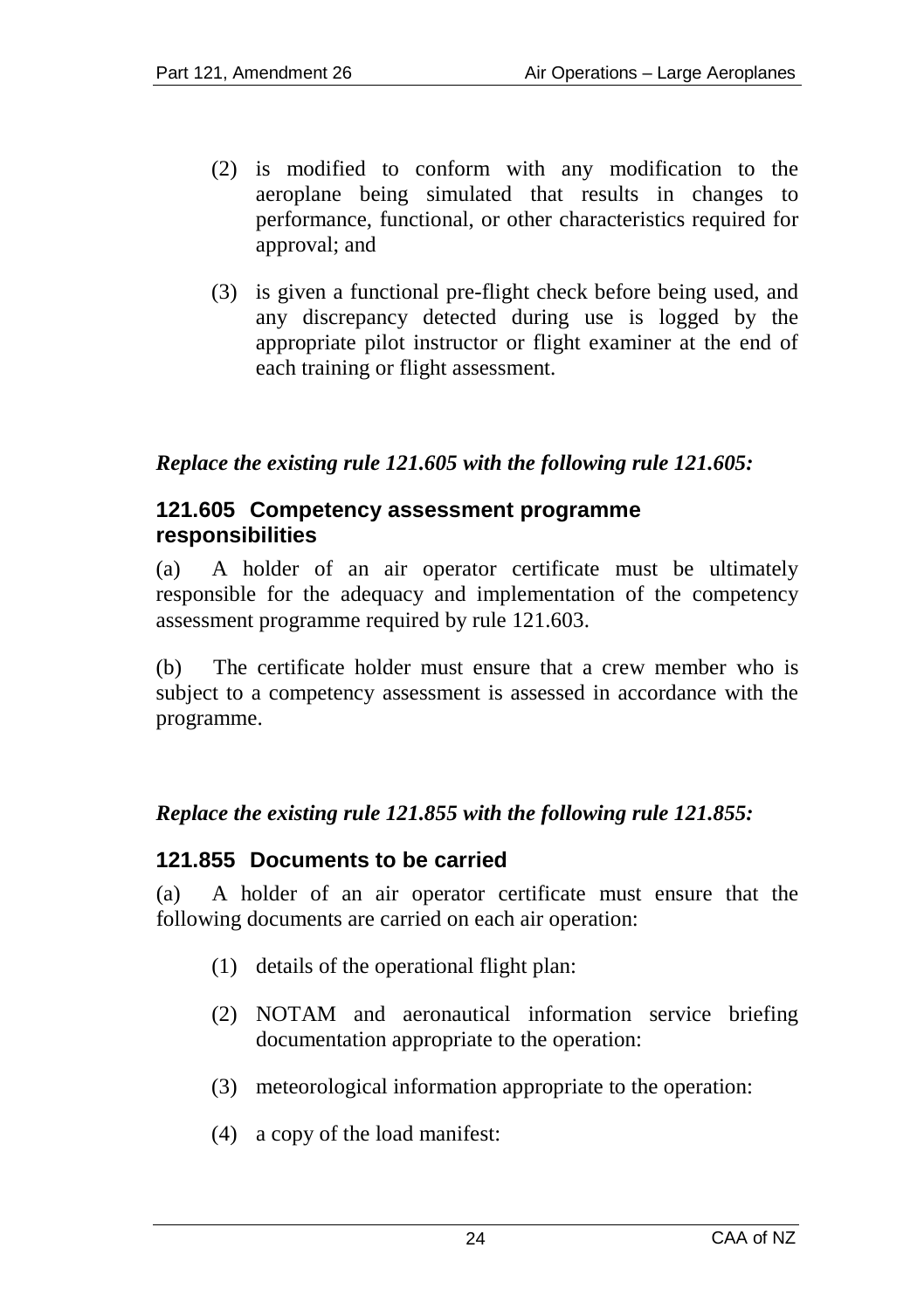- (5) notification of dangerous goods:
- (6) copies of the relevant aeronautical charts:
- (7) for a regular air transport service, a route guide covering each route flown and alternate aerodromes that may be used.

(b) The certificate holder must ensure that separate copies of the documents referred to in paragraph (a)(6) are available for each pilot performing flight crew duties on the flight.

#### *Replace the existing rule 121.913 with the following rule 121.9131:*

## **121.913 Qualification curriculum**

A holder of an air operator certificate must ensure that each qualification curriculum includes—

- (1) for a person participating in this part of the programme—
	- (i) the certificate holder's planned hours of training, evaluation, and supervised operating experience; and
	- (ii) a list of the training, qualification, and certification activities, as applicable to each person's specific position; and
	- (iii) text describing the training, qualification, and certification activities, as applicable to each person's specific position; and
- (2) for a crew member, and other operations personnel, participating in this part of the programme, in addition to paragraph (a)(1), the certificate holder must list and describe in detail—
	- (i) training, evaluation, and certification activities that are aeroplane and equipment specific to qualify the person for a particular duty position on, or duties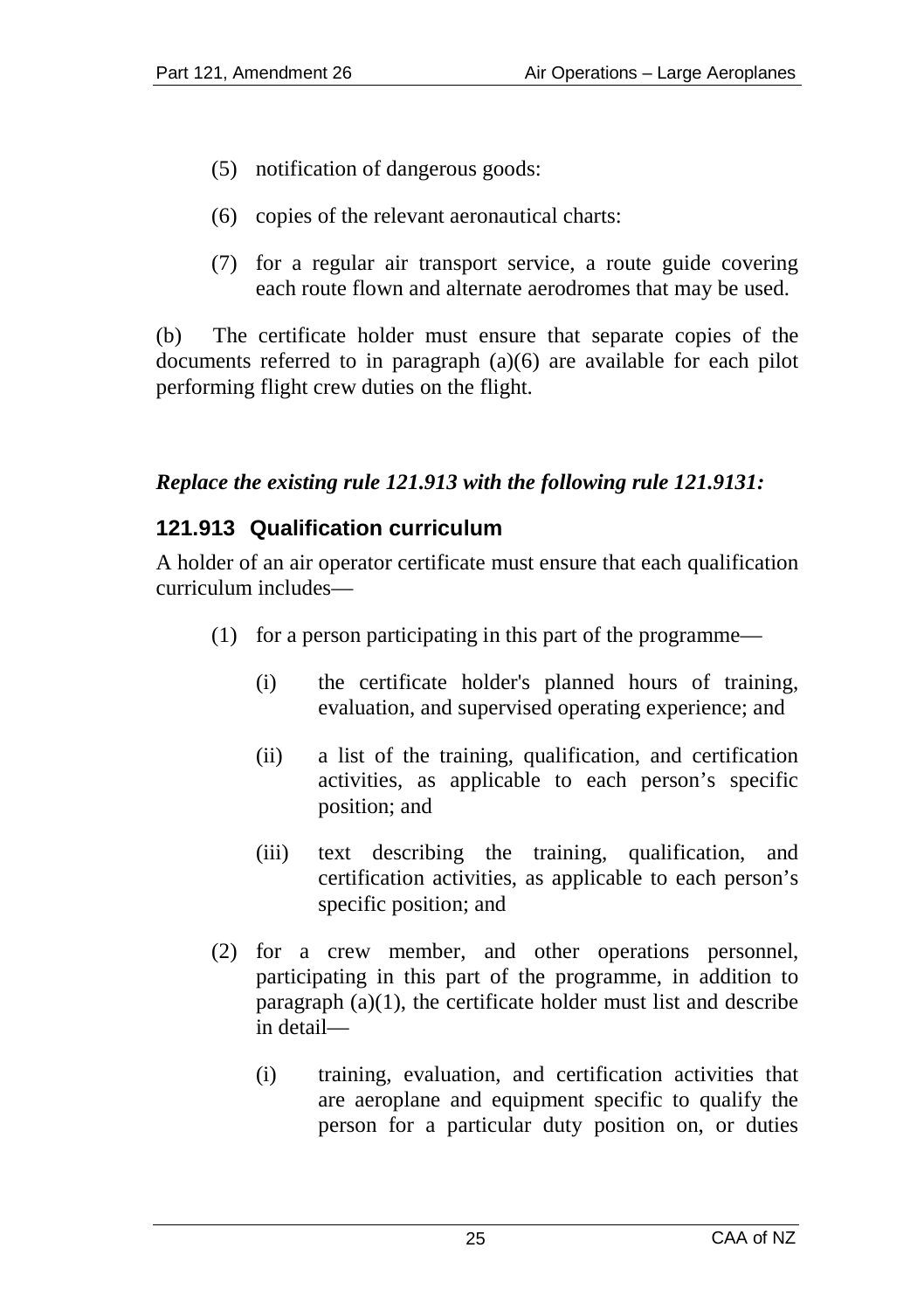related to, the operation of a specific make, model, and series aeroplane or variant; and

- (ii) the knowledge requirements, subject materials, job skills, and each manoeuvre and procedure to be trained and evaluated; and
- (iii) the practical test requirements in addition to, or in place of, the requirements of Part 61, and a list of, and text describing, supervised operating experience; and
- (3) for the instructor participating in this part of the programme, in addition to paragraph  $(a)(1)$ , the certificate holder must list and describe in detail the training and evaluation used to qualify the person to impart instruction on how to operate, and on how to ensure the safe operation of, a particular make, model, and series aeroplane or variant; and
- (4) for the flight examiner and evaluator participating in this part of the programme, in addition to paragraph  $(a)(1)$ , the certificate holder must list and describe in detail the training, evaluation, and certification activities that are aeroplane and equipment specific to qualify the person to evaluate the performance of personnel who operate, or who ensure the safe operation of, a particular make, model, and series aeroplane or variant.

*Replace the existing rule 121.955 with the following rule 121.955:*

## **121.955 EDTO authorisation up to 180 minutes maximum diversion time — twin-engine aeroplanes**

(a) The Director may amend the operations specifications required by rule 119.15 to authorise a holder of an air operator certificate to conduct air operations using an aeroplane with 2 turbine powered engines on EDTO up to 180 minutes maximum diversion time if the Director is satisfied that—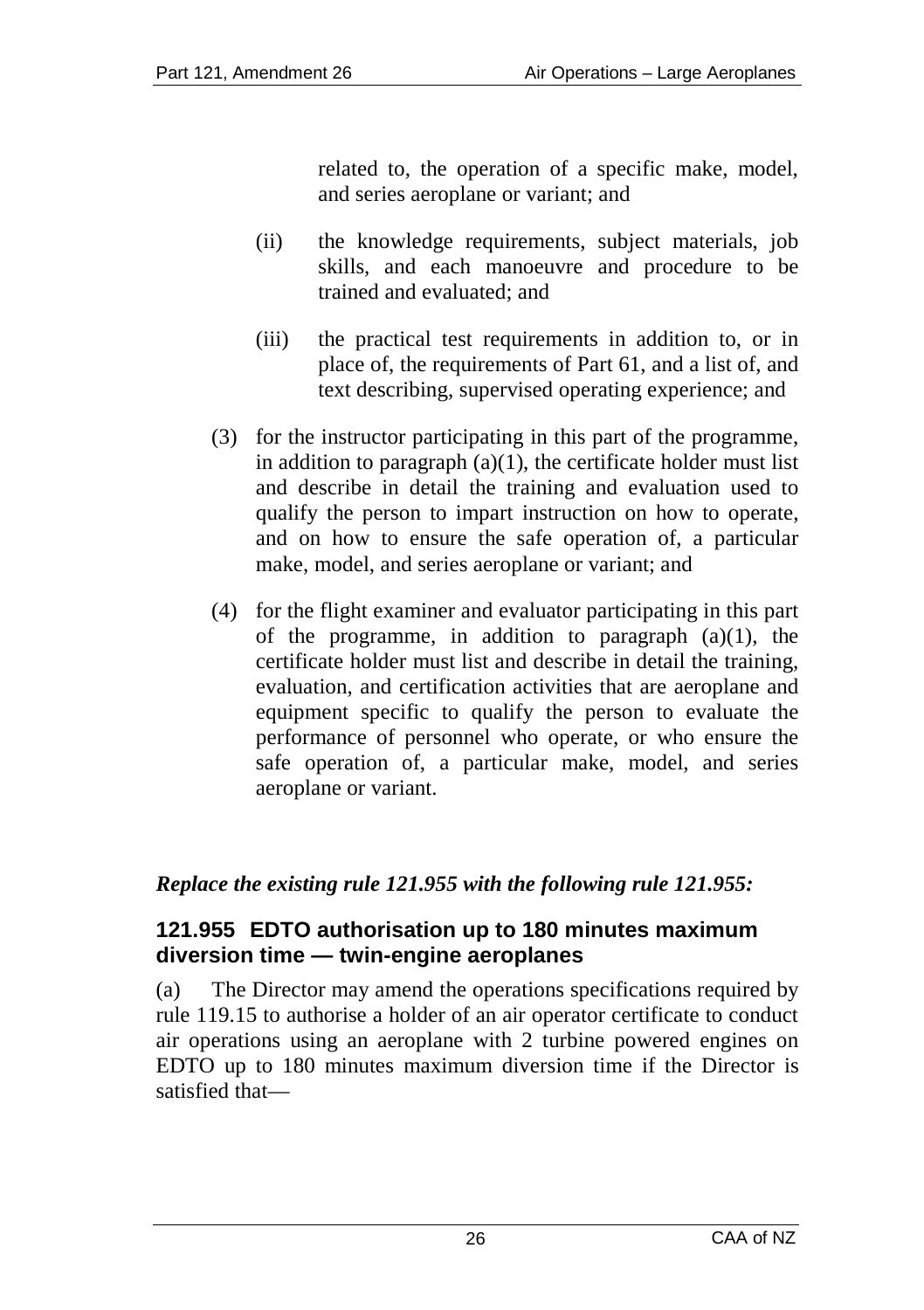- (1) the airframe and engine combination is approved by the State of Design to operate to the maximum diversion time requested by the certificate holder; and
- (2) every applicable requirement of this Part is met.

(b) Despite paragraph  $(a)(1)$ , the Director may amend the operations specifications under paragraph (a) to authorise a holder of an air operator certificate to use an aeroplane on an EDTO to not more than 75 minutes maximum diversion time if the aeroplane has 2 turbojet or turbofan powered engines and the Director considers that the proposed airframe/engine combination, although not approved by the State of Design to operate more than 60 minutes flight time (calculated at a one engine inoperative cruise speed in still air and ISA conditions) from an adequate aerodrome, is suitable for the intended EDTO.

## *Replace the existing rule 121.977 with the following rule 121.977:*

#### **121.977 En-route EDTO alternate aerodrome planning minima**

Except as provided in rule 121.979, the applicable minima for an aerodrome to be listed as an en-route EDTO alternate aerodrome under rule 121.969 are specified in the following table:

| <b>Facilities available at</b><br><b>EDTO en-route</b><br>alternate                                                                                                                                                                | Ceiling                                                                                                                            | <b>Visibility</b>                                                                                                                                 |
|------------------------------------------------------------------------------------------------------------------------------------------------------------------------------------------------------------------------------------|------------------------------------------------------------------------------------------------------------------------------------|---------------------------------------------------------------------------------------------------------------------------------------------------|
| <b>Two or More Separate</b><br><b>Precision Approach</b><br><b>Procedure Equipped</b><br><b>Runways</b><br>(Note: A single runway<br>with reciprocal<br>precision approach<br>procedures does not<br><i>meet this requirement)</i> | Cloud-base of 400<br>feet or a cloud-base<br>of 200 feet above the<br>lowest aerodrome<br>landing minimum;<br>whichever is higher. | A visibility of 1500<br>metres or a visibility<br>of 800 metres more<br>than the lowest<br>aerodrome landing<br>minimum; whichever<br>is greater. |
| <b>A Single Precision</b>                                                                                                                                                                                                          | Cloud-base of 600                                                                                                                  | A visibility of 3000                                                                                                                              |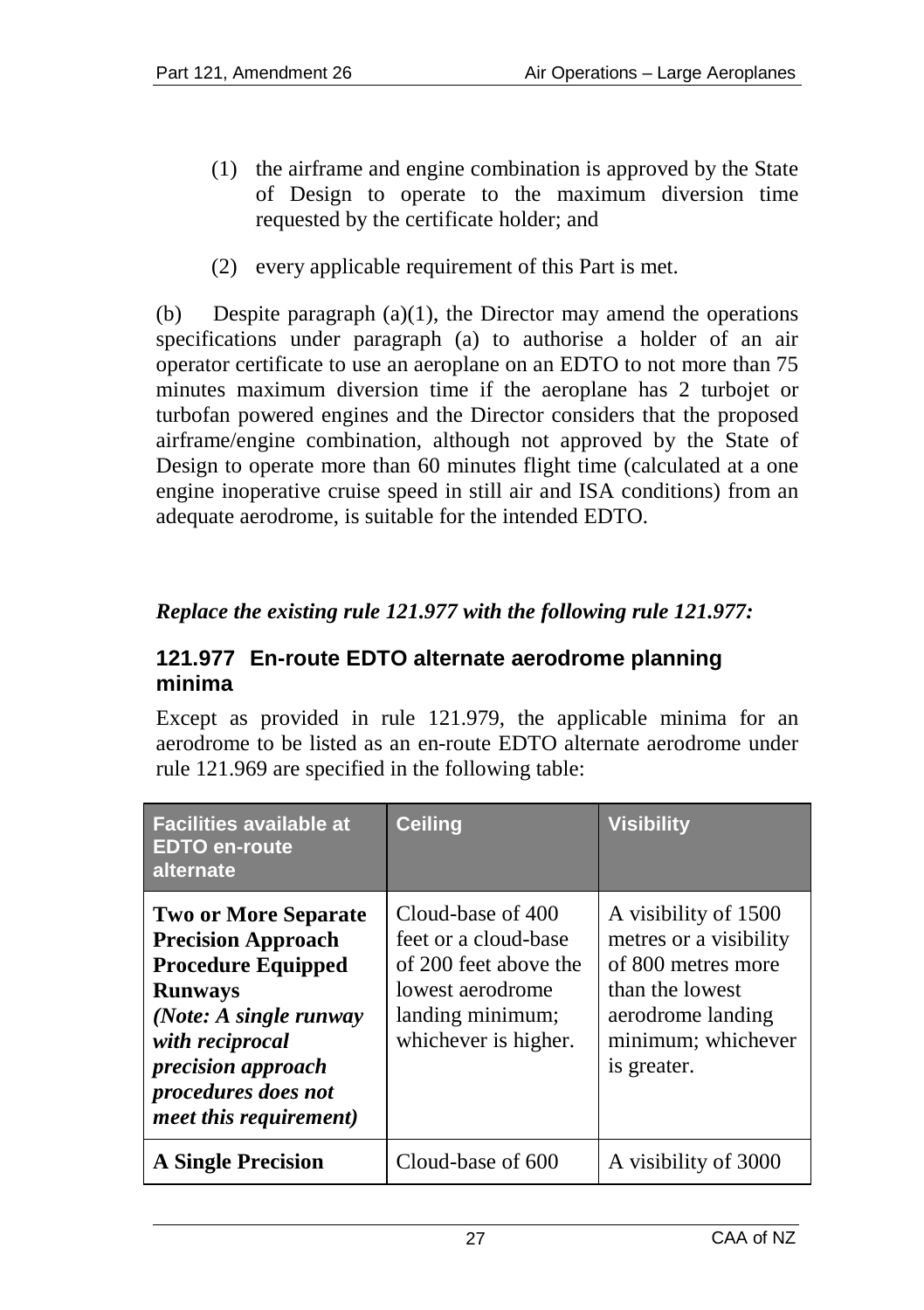| <b>Approach Procedure</b>                  | feet or a cloud-base<br>of 400 feet above the<br>lowest aerodrome<br>landing minimum;<br>whichever is higher.                     | metres or a visibility<br>of 1500 metres more<br>than the lowest<br>aerodrome landing<br>minimum; whichever<br>is greater.                         |
|--------------------------------------------|-----------------------------------------------------------------------------------------------------------------------------------|----------------------------------------------------------------------------------------------------------------------------------------------------|
| Non-precision<br><b>Approach Procedure</b> | Cloud-base of 800<br>feet or a cloud-base<br>of 400 feet above the<br>lowest aerodrome<br>landing minimum;<br>whichever is higher | A visibility of 4000<br>metres or a visibility<br>of 1500 metres more<br>than the lowest<br>aerodrome landing<br>minimum; whichever<br>is greater. |

## *Replace the existing rule 121.979 with the following rule 121.979:*

#### **121.979 Lower en-route EDTO alternate aerodrome planning minima**

Despite rule 121.977, at an aerodrome where a Category II or Category III precision approach procedure is permitted, planning minima lower than the en-route EDTO alternate aerodrome planning minima stated in rule 121.977 may be used if the precision approach is performed in accordance with the approved precision approach procedure manual required by rule 91.417.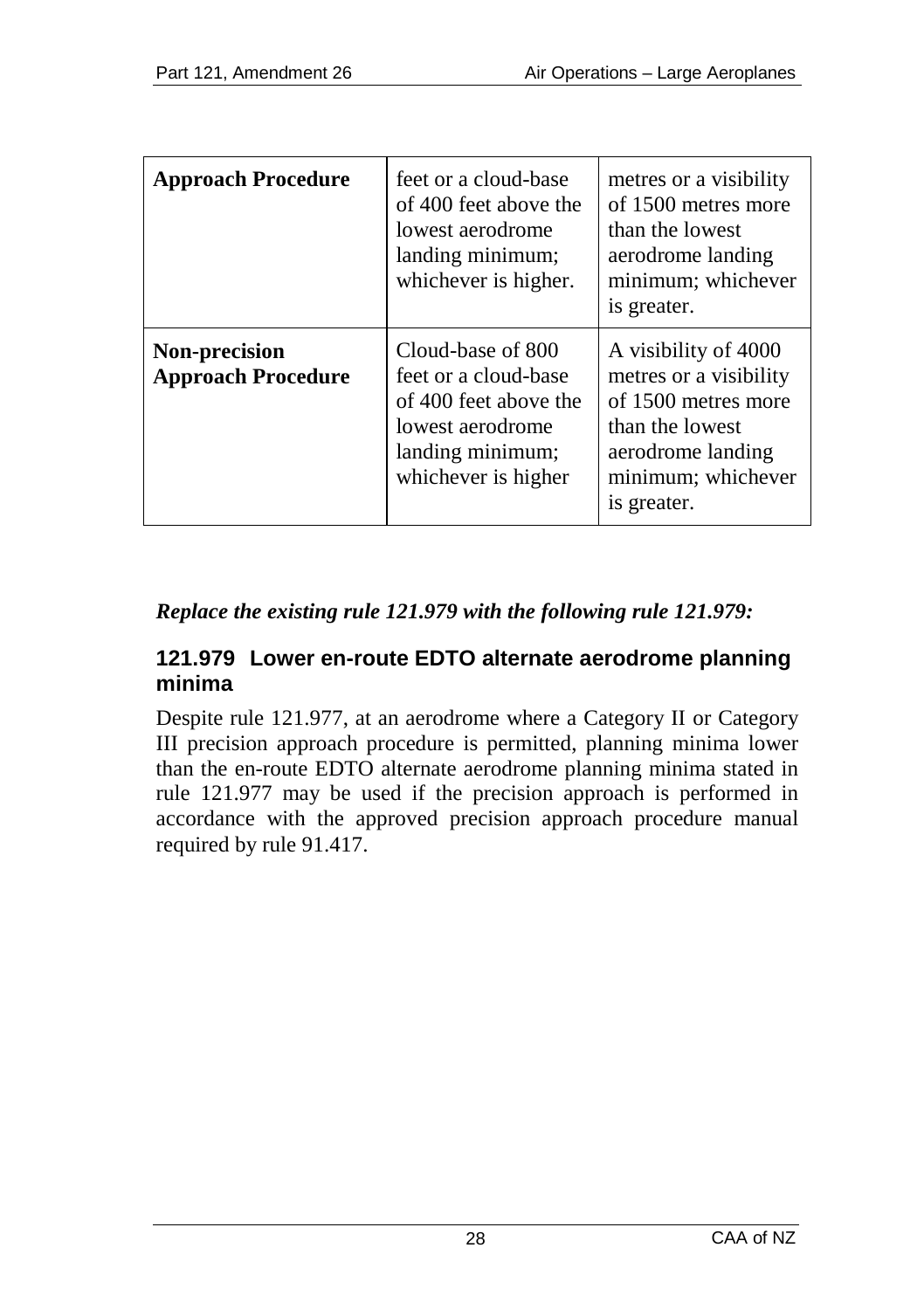## **Consultation Details**

*(This statement does not form part of the rules contained in Part 0. It provides details of the consultation undertaken in making the rules.)*

A Notice of Proposed Rulemaking, NPRM 15-01Omnibus 2014, containing the proposed rules was issued for public consultation under Docket 14/CAR/2 on 24 March 2015.

One response to the NPRM was received that was pertinent to the proposed changes in Part 65.

The submitter stated:

"While the abbreviations ELT and ELT(S) are defined in Part 1 the full definitions are not. Annex 6 contains those definitions. Given Part 91.525 has an ELT(S) or EPIRB, the clarity provided by the NPRM  $121.353(a)(1)(ii)$  is still potentially conflicting, i.e. is an ELT(S) or for that matter an EPIRB under 91.525 considered to be an ELT under  $121.353(a)(1)(ii)$ . I believe that is the intent, but it is not 100% clear. Under Annex 6 an ELT(S) is simply an ELT "stowed so as to facilitate its ready in an emergency, and manually activated by survivors"

## *CAA Response*

*The CAA acknowledges the submitter's concerns regarding ELT, ELT(S) and EPIRB as they are currently presented in current rules 91.525, 91.529, and 121.353(a)(1)(ii).* 

*While the submitter claims that ELT and ELT(S) are not as fully defined in Part 1 as they are in ICAO Annex 6, the CAA believes they are sufficiently defined in Part 1 as 'Emergency locator transmitter' and 'Emergency locator transmitter (survival)' and are aligned with Annex 6.*

*Further, the CAA believes that the narrative provided in the NPRM for rule 121.353(a)(1)(ii) is correct and represents an ELT(S) being one of the ELTs that is required in the current rule. However, the purpose of amending rule 121.353(a)(1)(ii) is to eliminate an unreasonable requirement of having a fourth type of ELT which is placing unnecessary and excessive financial burden on an operator.*